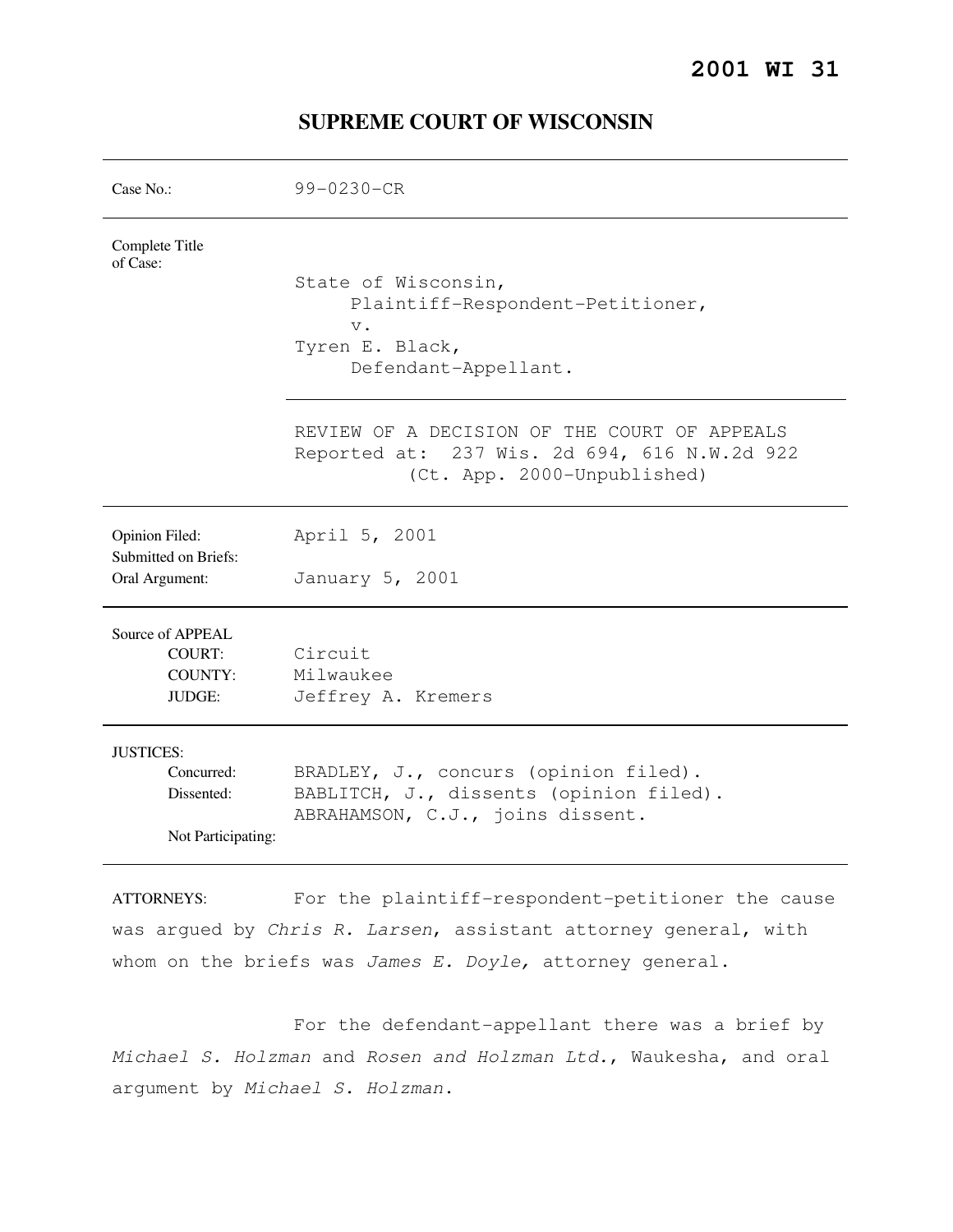## **2001 WI 31**

## **NOTICE**

This opinion is subject to further editing and modification. The final version will appear in the bound volume of the official reports.

No. 99-0230-CR

STATE OF WISCONSIN  $\qquad \qquad : \qquad \qquad$  IN SUPREME COURT

**State of Wisconsin,** 

 **Plaintiff-Respondent-Petitioner,** 

 **v.** 

i

**Tyren E. Black,** 

 **Defendant-Appellant.** 

# **APR 5, 2001**

FILED

**Cornelia G. Clark Clerk of Supreme Court Madison, WI** 

REVIEW of a decision of the Court of Appeals. Reversed.

¶1 JON P. WILCOX, J. This case presents two questions. First, we must decide whether the circuit court conducted an appropriate "inquiry" under Wis. Stat.  $\S$  971.08(1)(b)(1997-98)<sup>1</sup> before accepting Tyren E. Black's (Black) no contest plea to a charge of felon in possession of a firearm. Wis. Stat. § 941.29(2). We conclude that the circuit court did so. Second, we must determine whether the statement in the complaint——accepted by Black at the plea hearing——that he "stated that he handled the pistol" meets the elements of the

<sup>&</sup>lt;sup>1</sup> All subsequent references to the Wisconsin Statutes will be to the 1997-98 version unless otherwise indicated.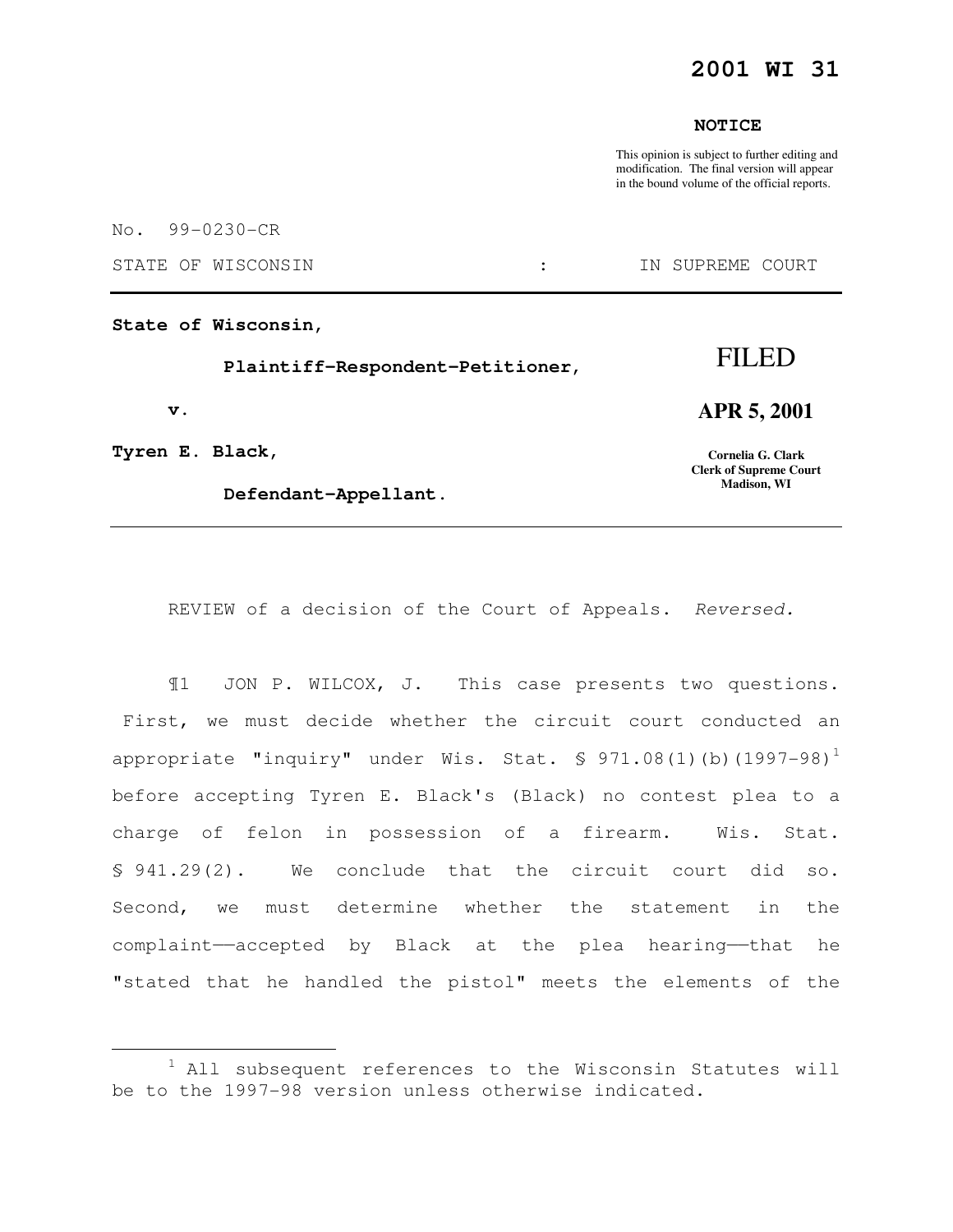crime of felon in possession of a firearm. We conclude that it does.

¶2 The State charged Black with a two-count criminal complaint. Count one alleged that on December 31, 1997, Black knowingly possessed marijuana<sup>2</sup> and count two alleged that on December 29, 1997, Black, a felon, possessed a firearm in violation of Wis. Stat. § 939.62. The Circuit Court for Milwaukee County, Jeffrey A. Kremers, Judge, accepted Black's no contest pleas to both charges and Black was sentenced. Black then moved to withdraw his no contest plea to the second count, which the Circuit Court for Milwaukee County, Timothy G. Dugan, Judge, denied. In an unpublished opinion, the court of appeals reversed the circuit court's order. State v. Black, No. 99- 0239-CR, unpublished slip op. at ¶12 (Wis. Ct. App. May 30, 2000).

I

¶3 The facts are largely undisputed for the purposes of this review. On December 31, 1997, several Milwaukee police officers went to 1928 North 34th Street to investigate a narcotics complaint. The officers were admitted to Felicia Ferguson's (Ferguson) upper residence and given permission to search. During the search, the officers found six bags of marijuana together with a black semi-automatic Ruger pistol

i

 $2$  Black does not challenge his no contest plea to the first count, marijuana possession with intent to deliver.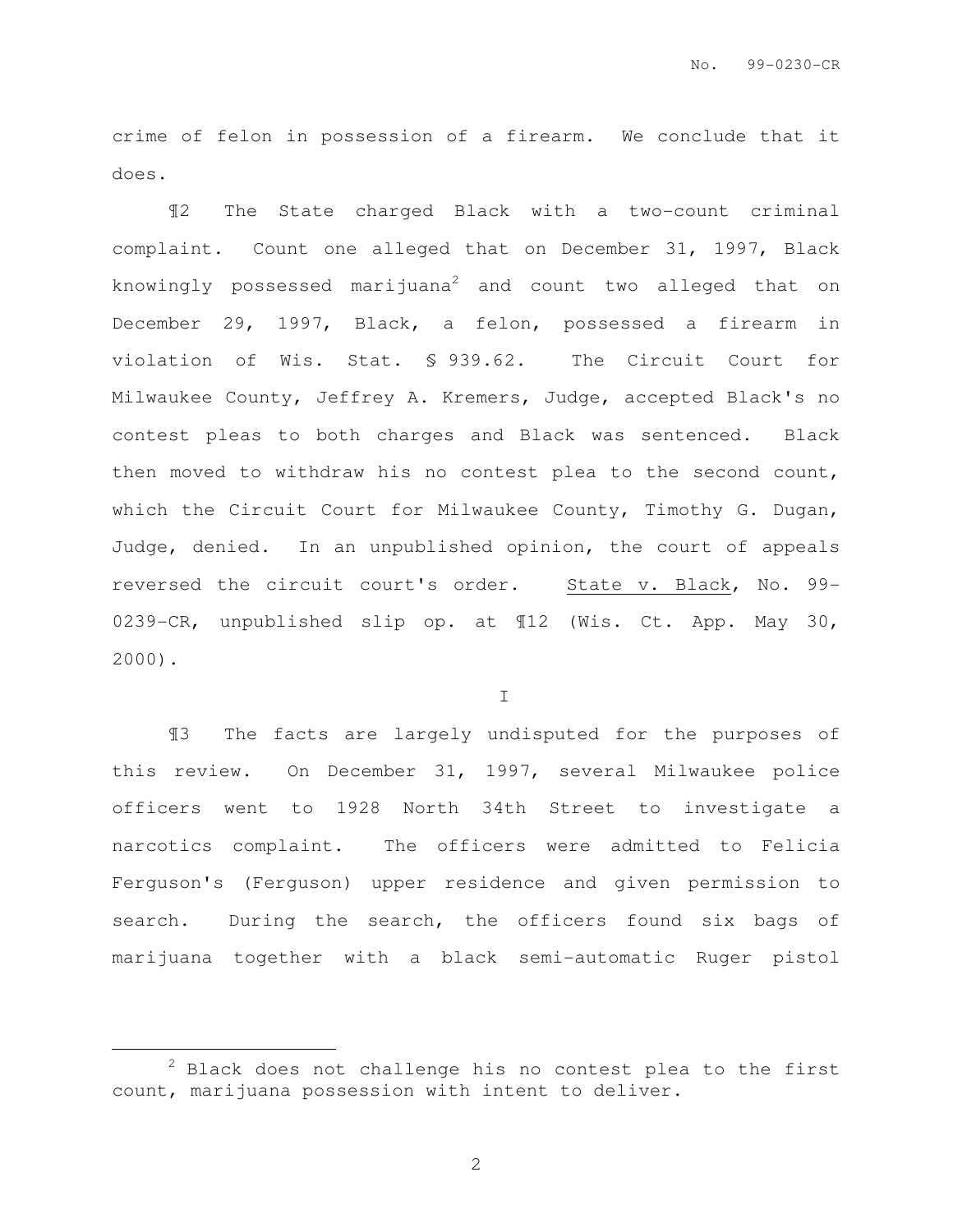between Ferguson's mattress and box spring in her bedroom. Black lived in the lower unit and was Ferguson's boyfriend.

¶4 Black informed the police that he owned the marijuana. He also stated that he "handled the pistol on Monday [two days earlier] in Felicia's bedroom," but that he did not know to whom the gun belonged. On January 2, 1998, the State charged Black with possession with intent to deliver a controlled substance and possession of a firearm by a felon. The complaint also charged Black with habitual criminality in violation of Wis. Stat. § 939.62. Black subsequently entered into plea negotiations with the State, wherein the State agreed to dismiss the habitual criminality penalty enhancer as to the second count in exchange for no contest pleas to both counts. Black signed and filed a completed plea questionnaire listing "felon in possession of firearm" as one of the two offenses to which he was entering a no contest plea. In this signed questionnaire, Black acknowledged that: (1) he read the complaint and understood "the elements of the offense and their relationship to the facts in this case and how the evidence establishes [his] guilt;" (2) by pleading guilty he was giving up any possible defenses and the right to challenge the sufficiency of the complaint; (3) he was giving up his "right to make the State prove [him] guilty by evidence beyond a reasonable doubt to each element of the crime charged"; and (4) if the court allowed a plea of no contest, he would be giving up all of the same rights, defenses, and motions that he would give up with a plea of guilty.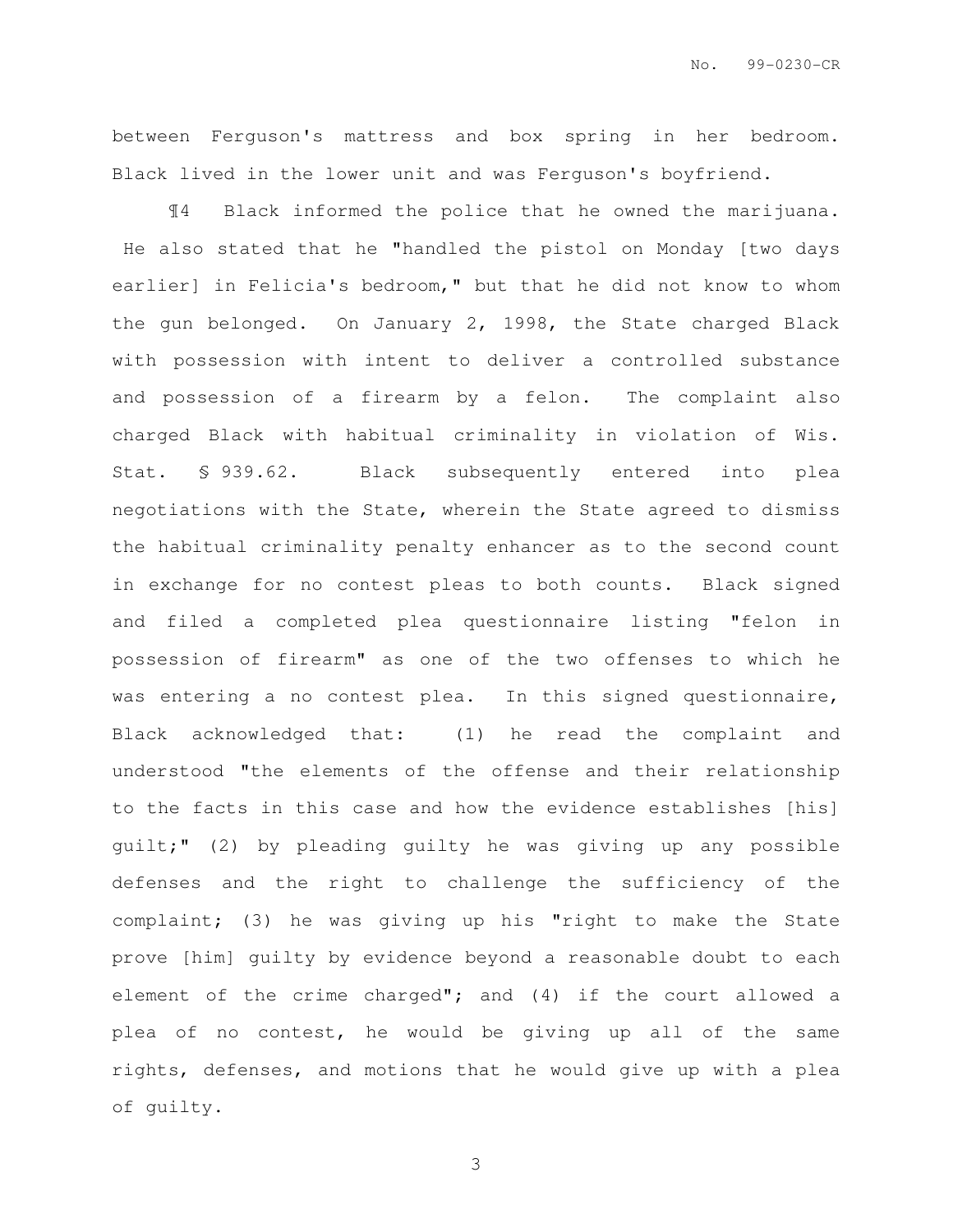¶5 On January 26, 1998, prior to Black's plea hearing, the circuit court received a letter from Ferguson. In that letter, Ferguson stated that she purchased the semi-automatic pistol from someone in her neighborhood on December 29, 1997, and further wrote that Black "only touched [the pistol] once looking at it after I purchased it. And at that moment he said to me that I didn't need it."

¶6 The circuit court held Black's plea hearing on February 16, 1998. There, the court engaged Black in a colloquy and found that Black was entering his no contest pleas voluntarily and with full knowledge of the nature of the charges and the possible penalties. After so finding, the court asked the parties the following:

THE COURT: May I use the complaint as a factual basis? MS. CORNWALL [Black's attorney]: Yes.

MS. LOEBEL [Prosecutor]: Yes.

THE COURT: Mr. Black, have you read the complaint?

MR. BLACK: Yes.

THE COURT: You understand that I'm going to use the facts in the complaint as a basis for your plea and sentencing? MR. BLACK: Yes.

The court then found that a factual basis existed for Black's pleas and accepted them. Black was sentenced to six years on the narcotics charge and two years on the felon in possession of a firearm charge. Black subsequently filed a postconviction motion seeking to withdraw his no contest plea to the firearm charge. The circuit court rejected Black's motion, finding that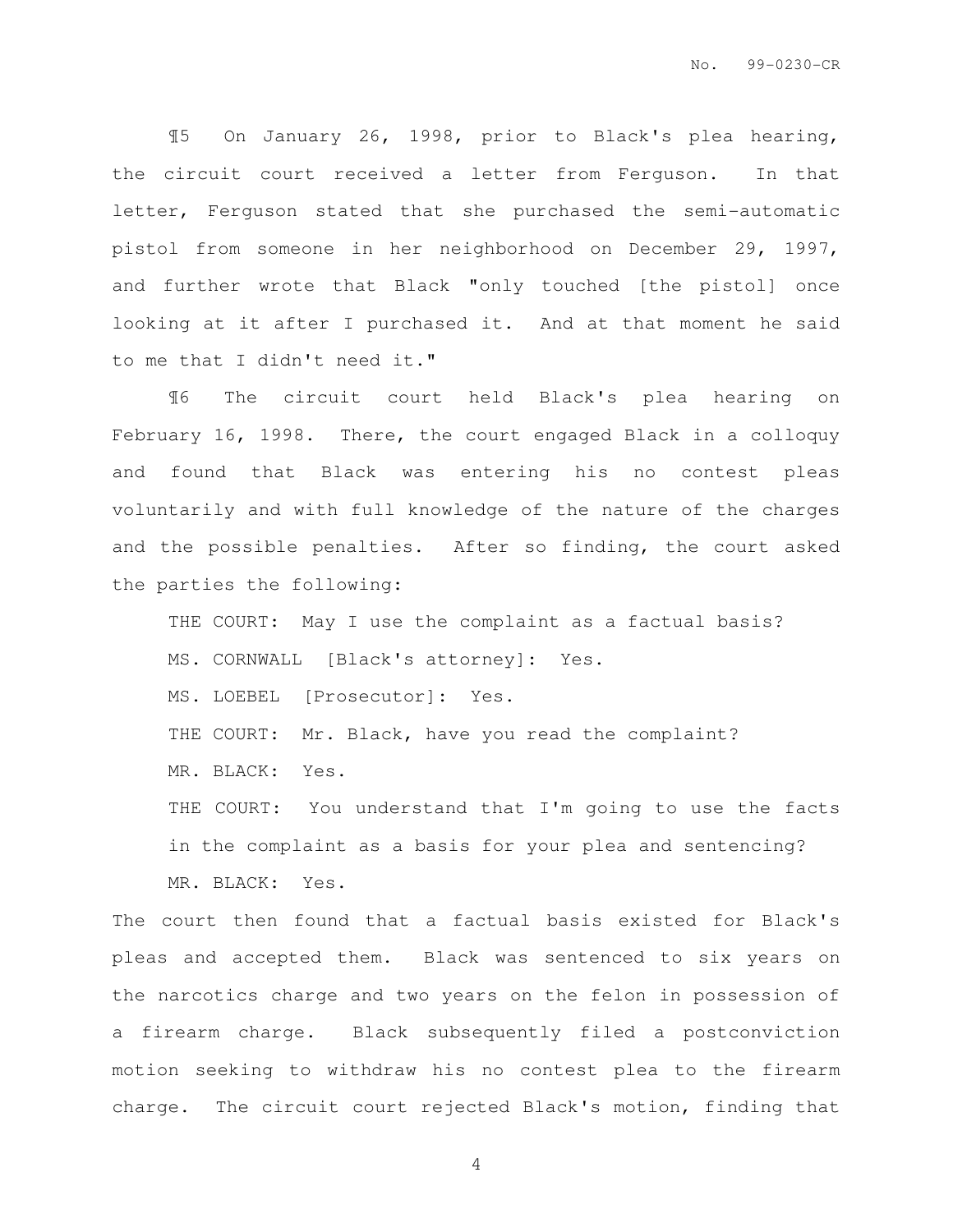Black agreed and understood that the court could use the complaint to establish a factual basis for his plea. The court further asserted that Black's admission that he had "handled" the pistol provided an adequate factual basis for the plea.

¶7 The court of appeals reversed the circuit court's order, indicating that Ferguson's letter, which stated that Black "only touched [the pistol] once" conflicted with the complaint, which stated that Black "handled the pistol." This, the court concluded, threw into question whether Black's conduct met the elements of the crime of felon in possession of a firearm. See Black, unpublished slip op. at ¶8. The court of appeals then stated that it "cannot conclude, as a matter of law, that 'handling' the gun for a brief instance, coupled with the instruction to the owner to get rid of it, constitutes possession." Id. at ¶11.

¶8 This court then granted the State's petition for review.

### II

¶9 We review the circuit court's denial of Black's motion to withdraw his no contest plea as to the felon in possession charge under an erroneous exercise of discretion standard. State v. Thomas, 2000 WI 13, ¶13, 232 Wis. 2d 714, 605 N.W.2d 836. "'[T]his court will find an [erroneous exercise] of discretion if the record shows that the trial court failed to exercise its discretion, the facts fail to support the trial court's decision, or this court finds that the trial court applied the wrong legal standard.'" J.L. Phillips & Assoc. v.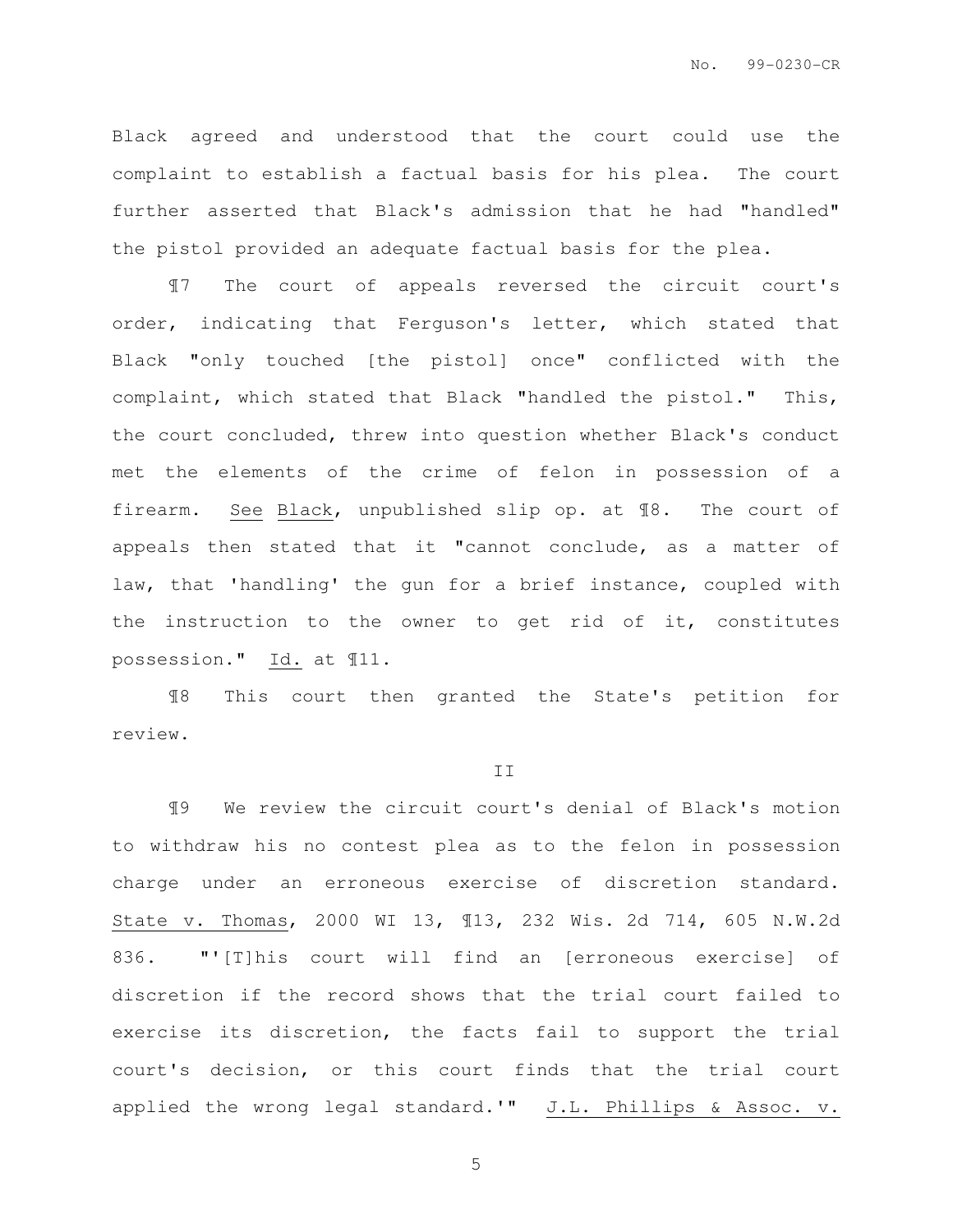E&H Plastic Corp., 217 Wis. 2d 348, 364-65, 577 N.W.2d 13 (1998) (quoting Oostburg State Bank v. United Sav. & Loan Ass'n, 130 Wis. 2d 4, 11-12, 386 N.W.2d 53 (1986)). To allow Black to withdraw his plea, the circuit court would had to have found that he established by clear and convincing evidence that failure to allow a withdrawal would result in a manifest injustice. Thomas, 2000 WI 13 at ¶17. This high standard flows from the State's interest in the finality of convictions. Id. at ¶16. The two questions in this case both involve statutory interpretation. Accordingly, we begin by analyzing the first statute at issue, Wis. Stat. § 971.08(1)(b), which requires the circuit court to "[m]ake such inquiry as satisfies it that the defendant in fact committed the crime charged."

## A

¶10 Statutory interpretation is a question of law that we review de novo. County of Jefferson v. Renz, 231 Wis. 2d 293, 301, 603 N.W.2d 541 (1999). The purpose of statutory interpretation is to discern and give effect to the intent of the legislature. Id. We do so by first looking to the plain language of the statute. Id. When the statutory language clearly and unambiguously sets forth the legislative intent, we may not look beyond the language to determine its meaning. Id. at 301-02. On the other hand, if the statutory language is ambiguous or unclear, we may examine the statute's history, scope, context, subject matter, and objective in our efforts to ascertain the legislative intent. Id. at 302.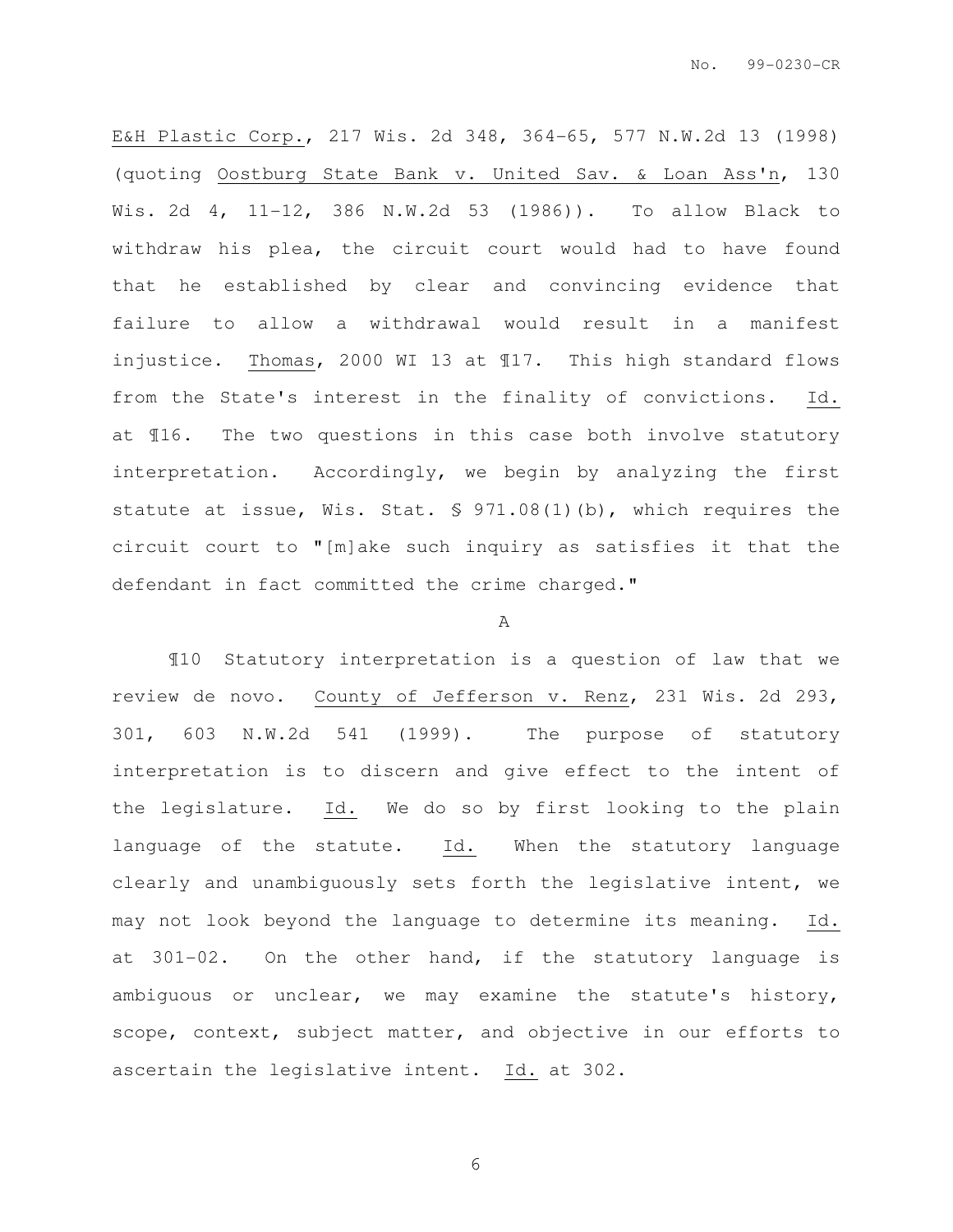¶11 As noted, Wis. Stat. § 971.08(1)(b) requires a circuit court to "[m]ake such inquiry as satisfies it that the defendant in fact committed the crime charged." We have previously observed that § 971.08(1)(b) is a codification of Rule 11(f) of the Federal Rules of Criminal Procedure, which asserts: "'[n]otwithstanding the acceptance of a plea of guilty, the court should not enter a judgment upon such plea without making such inquiry as shall satisfy it that there is a factual basis for the plea.'" Thomas, 2000 WI 13 at ¶19 (citation omitted). Although both statutes utilize the word "inquiry," neither defines it. In the "absence of statutory definitions, this court construes all words according to their common and approved usage, which may be established by dictionary definitions." Lake City Corp. v. City of Mequon, 207 Wis. 2d 155, 162, 558 N.W.2d 100 (1997). The definition of "inquiry" is "a seeking or request for truth, information, or knowledge." Random House Unabridged Dictionary 985 (2d ed. 1993). Interpreting these parallel statutes, we have noted that if a circuit court "fails to establish a factual basis that the defendant admits constitutes the offense pleaded to, manifest injustice has occurred." Thomas, 2000 WI 13 at ¶17. In conducting this inquiry into whether there is a factual basis for the offense, "the trial court may consider hearsay evidence, such as testimony of police officers, the preliminary examination record and other records in the case." Morones v. State, 61 Wis. 2d 544, 552-53, 213 N.W.2d 31 (1973). However, "[n]owhere in our case law interpreting Rule 11(f) do we require a judge to make a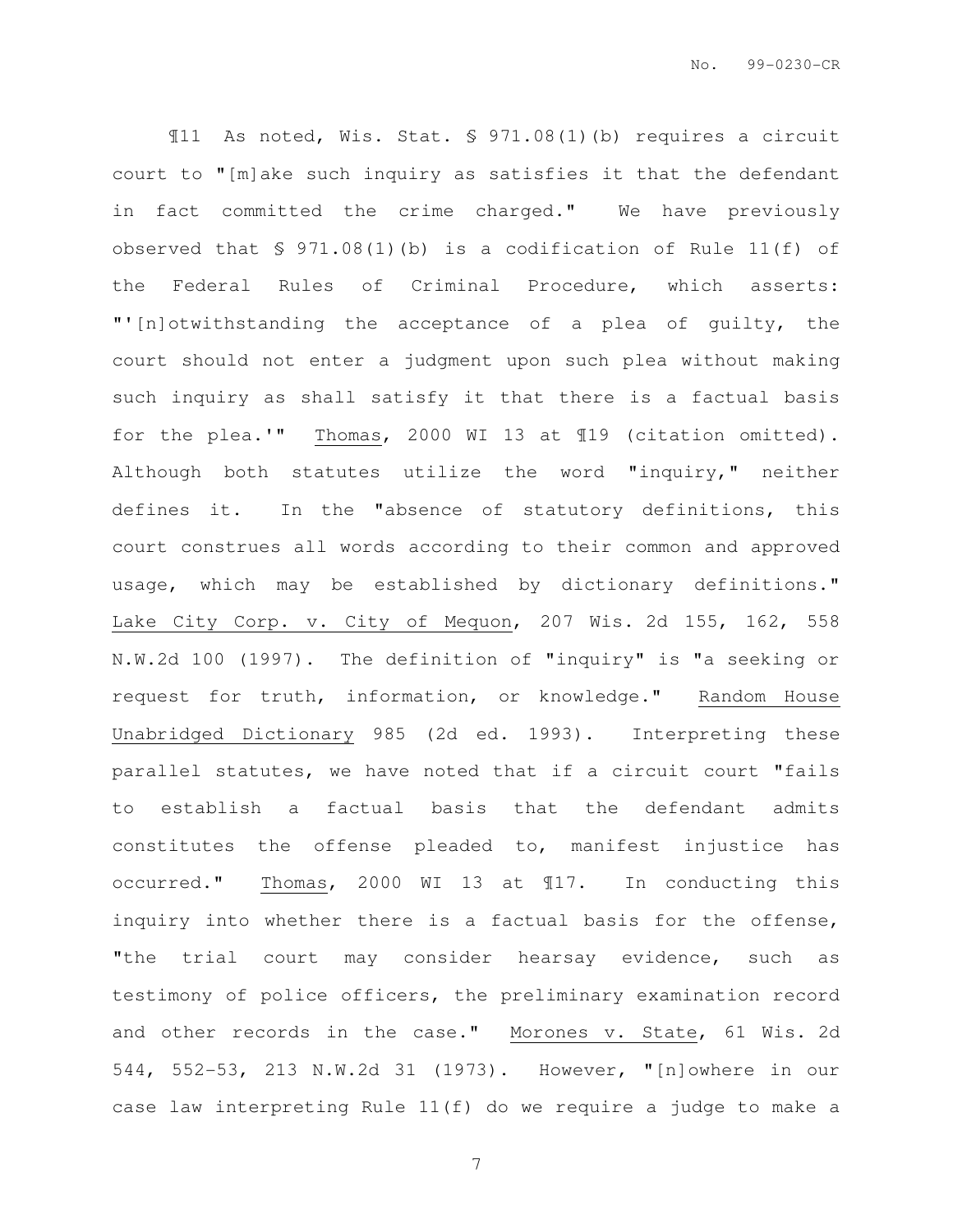factual basis determination in one particular manner." Thomas, 2000 WI 13 at ¶21.

¶12 Similarly, we find no authority for the proposition that Wis. Stat. § 971.08(1)(b) requires a judge to make a factual basis determination in one particular manner or prohibits a judge from utilizing the complaint for that purpose. Instead, we note that the plain language of the statute merely requires the circuit judge to make such inquiry as satisfies "it"——meaning the circuit court——"that the defendant in fact committed the crime charged." Wis. Stat. § 971.08(1)(b); see also Thomas, 2000 WI 13 at ¶22 (observing that "[t]he phrase, 'such inquiry,' indicates that a judge may establish the factual basis as he or she sees fit, as long as the judge guarantees that the defendant is aware of the elements of the crime, and the defendant's conduct meets those elements"). Under § 971.08(1)(b), the circuit court is not required to satisfy the defendant that he or she committed the crime charged. Indeed, the defendant evidenced his or her own satisfaction by entering a plea and thereby waiving his or her right to a jury trial.

¶13 In the present case, the circuit court's questioning of Black and his counsel on whether it could use the facts set forth in the complaint as a factual basis for the plea--after Black responded affirmatively that he read the complaint— amounted to seeking or requesting the truth, information, or knowledge, about whether or not he committed the offenses in question. His counsel likewise responded that the circuit court could use the criminal complaint as a factual basis for the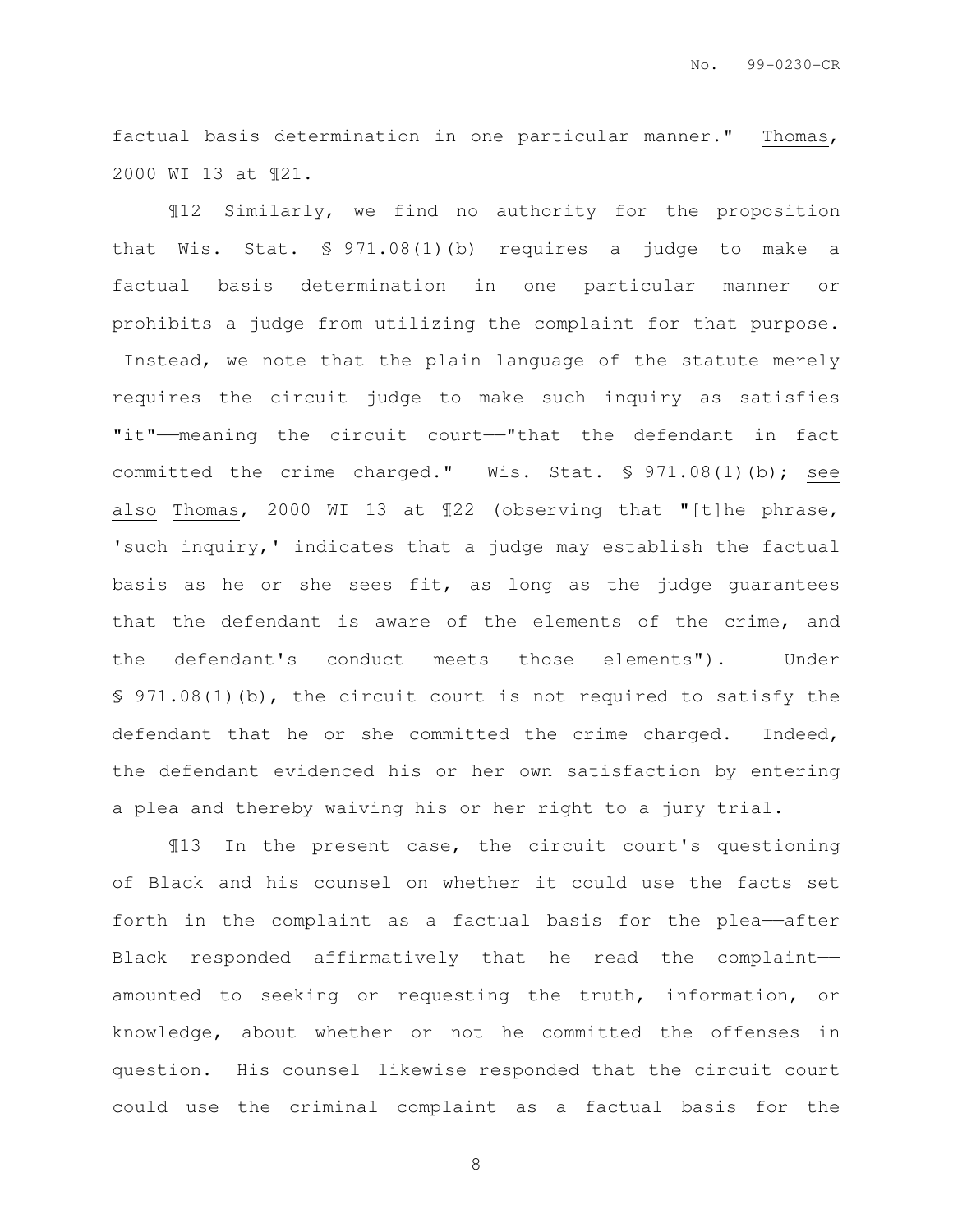pleas. As we have previously ruled, "a factual basis is established when counsel stipulate on the record to facts in the criminal complaint." Id. at ¶21.

¶14 In essence, Black urges us to overturn this rule and find that a circuit court cannot find a factual basis for a plea in the complaint alone. We find no law in support of Black's position. To be sure, a circuit court may look beyond the complaint to the record in a Wis. Stat. § 971.08(1)(b) factual basis inquiry, but Black does not cite any authority that requires a circuit court to do so. We decline to hamstring circuit courts by overturning our precedent and ruling that they may not find a factual basis for a plea in the complaint. Moreover, we decline to rewrite  $\S$  971.08(1)(b) as requiring the circuit judge to conduct a mini-trial at every plea hearing to establish that the defendant committed the crime charged beyond a reasonable doubt. If the facts as set forth in the complaint meet the elements of the crime charged, they may form the factual basis for a plea.

¶15 Black counters that the proposal he urges would not have burdened the circuit court in the present case. The circuit court, Black argues, would have merely had to ask him "a few brief questions," which would have resolved the matter of whether he possessed the pistol. Black's argument, however, collapses under scrutiny. First, it misapprehends the nature of a no contest plea. A no contest plea:

differs from a plea of guilty in its collateral effects. Because a plea of guilty is an unqualified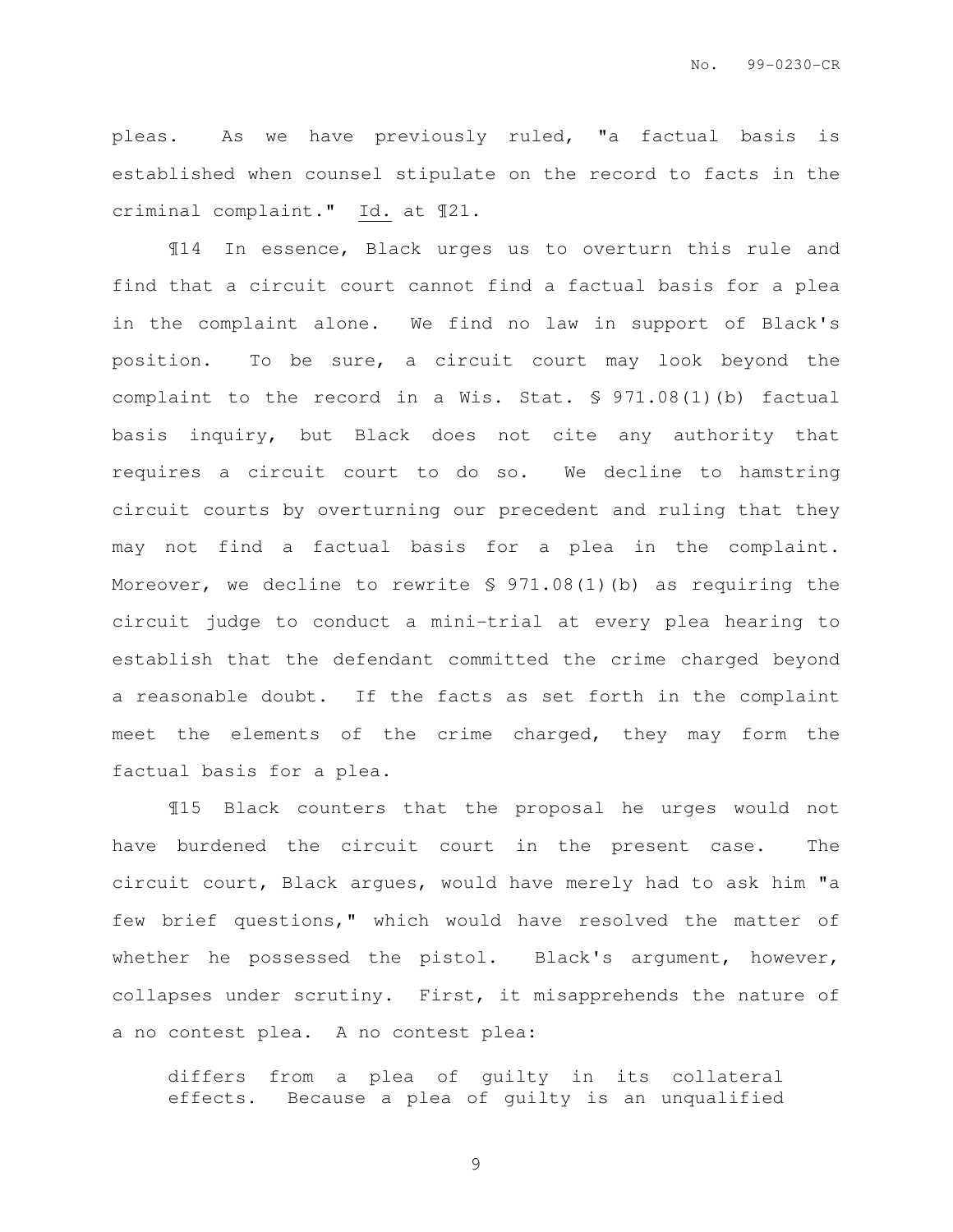express admission by the defendant it may be used against him in a collateral or subsequent civil action; but a plea of nolo contendere [no contest] is not such an admission against interest and may not be used in a subsequent or collateral civil action for that purpose.

Lee v. State Bd. of Dental Exam'rs, 29 Wis. 2d 330, 334, 139 N.W.2d 61 (1966). A criminal defendant, by pleading no contest, declines to exercise his or her right to put the State to their burden of proving him guilty beyond a reasonable doubt, but does not admit unqualified guilt. Perhaps the defendant is concerned about possible collateral effects; perhaps the defendant does not want to make an admission of guilt. Regardless, when a defendant enters a no contest plea, he or she is not required to admit his or her guilt to every charge, which is precisely the advantage of entering a no contest plea instead of a guilty plea. Accordingly, the circuit court need not ask the defendant to admit his or her quilt to every charge.<sup>3</sup> Even so, a no contest plea is "an implied confession of guilt for the purposes of the case to support a judgment of conviction and in that respect is equivalent to a plea of guilty." Id. Therefore,

e<br>S

 $3$  The dissent accurately notes that "[t]he fact that Black entered a no contest plea rather than a plea of guilty has no bearing on the court's responsibilities under § 971.08(1)." Dissent at ¶38. Clearly, in both situations, the circuit court must satisfy itself that a factual basis exists for the plea, as required by Wis. Stat. § 971.08(1). However, asking the defendant to admit his guilt to every charge is only one way— and possibly not an exhaustive way——for the circuit court to satisfy itself "that the defendant in fact committed the crime charged." Wis. Stat. § 971.08(1). In contrast, where the defendant has pled no contest, the circuit court would not ask the defendant to admit his or her guilt to every charge.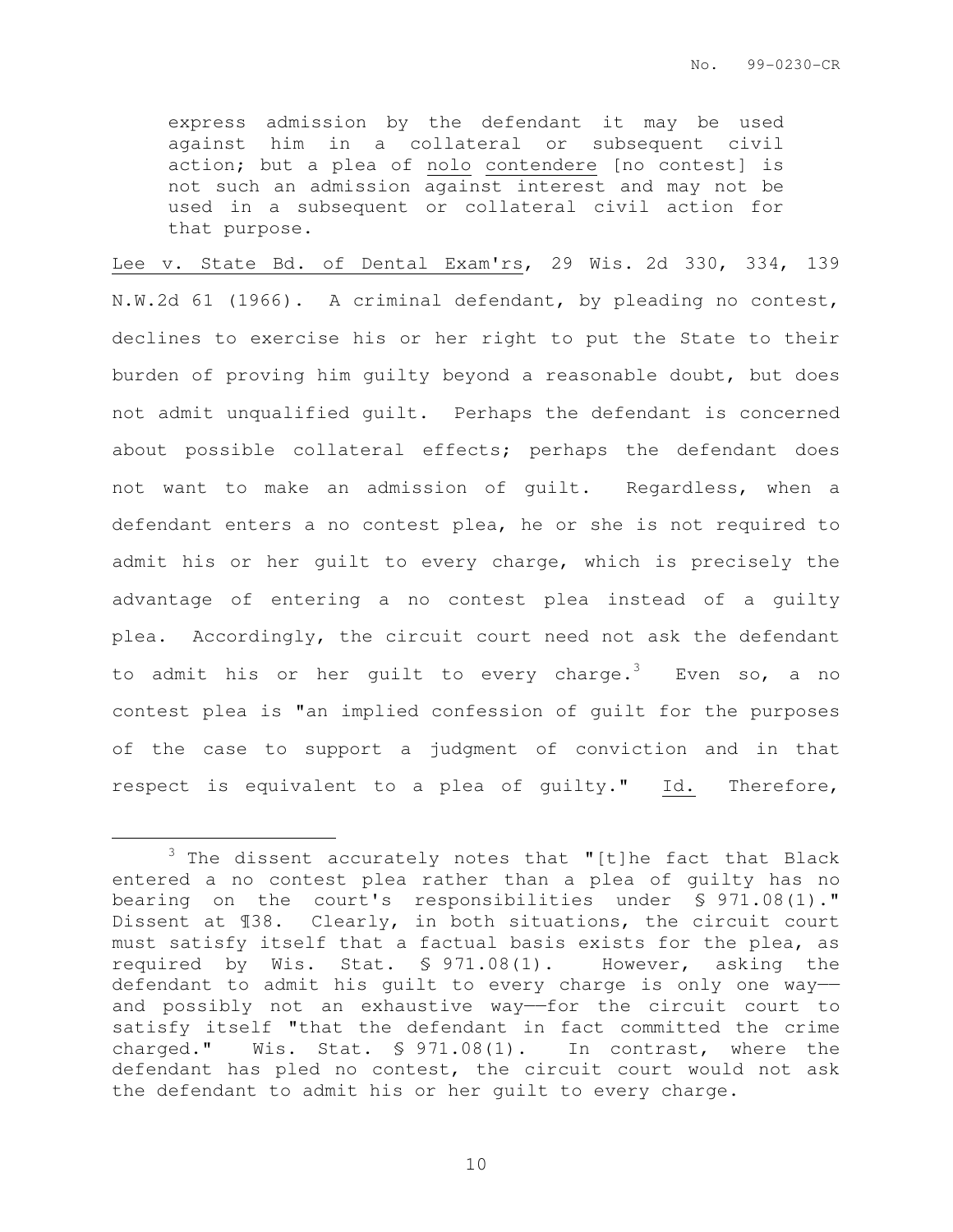Black's no contest plea——coupled with the questionnaire and the colloquy——was sufficient to support his conviction of the second charge, as long as the facts set forth in the complaint met the elements of the offense.

¶16 Moreover, there is no factual matter that needed to be resolved here. As further delineated below, even though the complaint utilizes the verb "handled" rather than the verb "touched," both could indicate that Black possessed the pistol, contrary to Wis. Stat. § 941.29(2)(a). Nonetheless, a factual basis for a plea exists if an inculpatory inference can be drawn from the complaint or facts admitted to by the defendant even though it may conflict with an exculpatory inference elsewhere in the record and the defendant later maintains that the exculpatory inference is the correct one. See, e.g., State v. Spears, 147 Wis. 2d 429, 435, 433 N.W.2d 595 (Ct. App. 1988); In re Guilty Plea Cases, 235 N.W.2d 132, 145 (Mich. 1975). This is the essence of what a defendant waives when he or she enters a guilty or no contest plea. Therefore, the circuit judge properly utilized the complaint as a factual basis for the plea, thereby making "such inquiry as satisfies [the court] that the defendant in fact committed the crime charged." Wis. Stat.  $$971.08(1)(b)$ .

B

¶17 Black, however, argues that his conduct did not meet the elements of the crime charged, felon in possession of a firearm. Wis. Stat. § 941.29(2)(a). He, as does the court of appeals, relies on the language in Ferguson's letter that he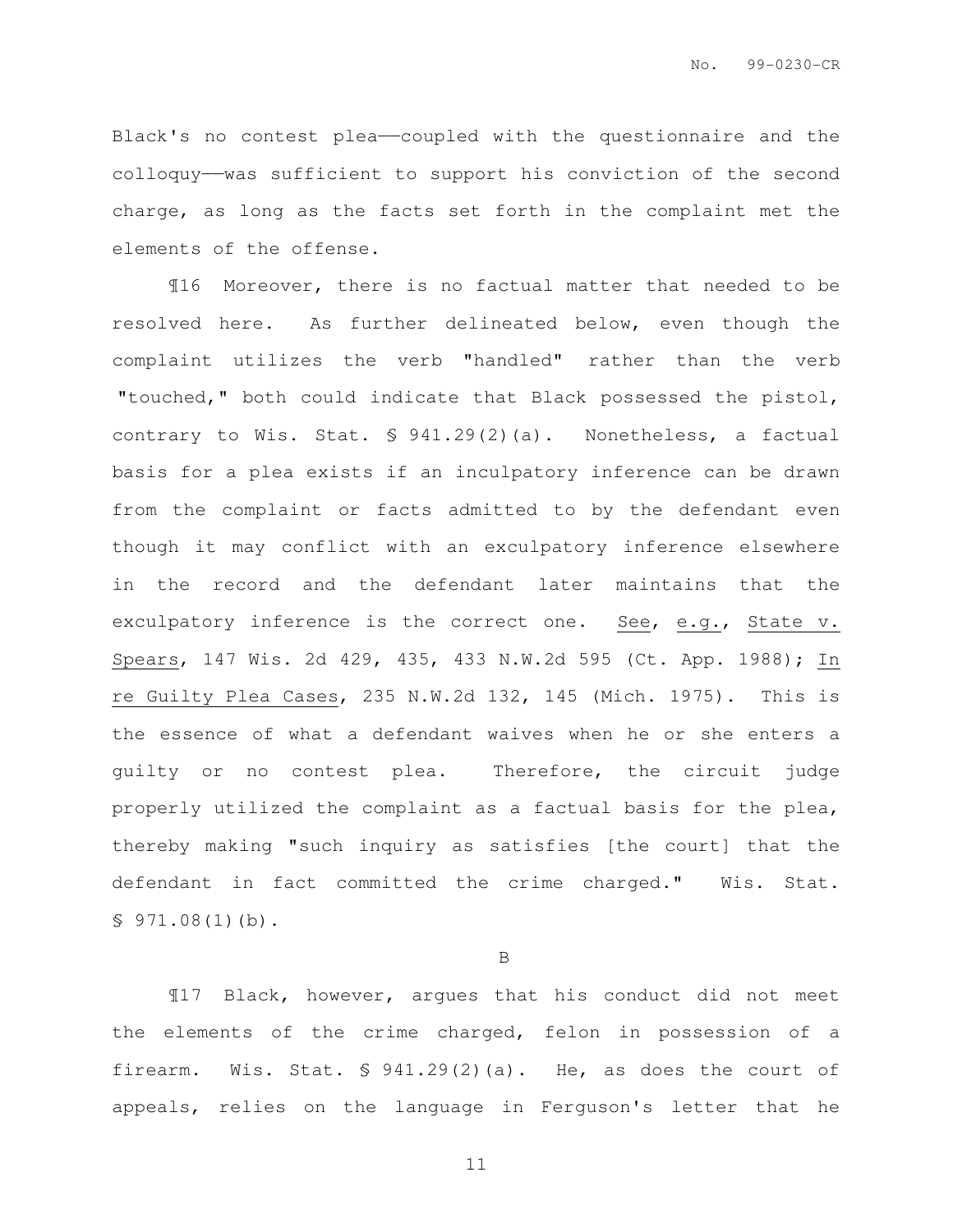"only touched [the pistol] once looking at it after . . . [Ferguson] purchased it. And at that moment he said to . . . [Ferguson] that . . . [she] didn't need it."<sup>4</sup> According to Black, this language casts doubt upon whether he possessed the firearm as required by § 941.29(2)(a) and, therefore, he should be allowed to withdraw his no contest plea.

¶18 Section 941.29(2) of the Wisconsin Statutes states that someone who has been previously convicted of a felony "is guilty of a Class E felony if he or she possesses a firearm . . . subsequent to the conviction for the felony." This crime has two elements: (1) the defendant has been convicted of a felony; and (2) the defendant possessed the firearm. It is undisputed that Black previously has been convicted of a felony; thus, the only question for the circuit court was whether he possessed the firearm.

i

<sup>&</sup>lt;sup>4</sup> We note that the court of appeals' majority opinion confused Ferguson's letter with the presentence report. According to the court of appeals, the letter states "that Black only touched it once to look at it, and told [Ferguson] to get rid of it." State v. Black, No. 99-0230-CR, unpublished slip op. at ¶8 (Wis. Ct. App. May 30, 2000). As the State observed in its brief, the phrase that Black "told her to get rid of it" was not in Ferguson's letter, but rather in the presentence report, which contained Black's version of the facts. Rather than supporting Black's argument, Black's order to Ferguson— that he "told her to get rid of [the pistol]"——would actually bolster the State's position for he was exercising control over the firearm. See id. at ¶29 (Schudson, J., dissenting).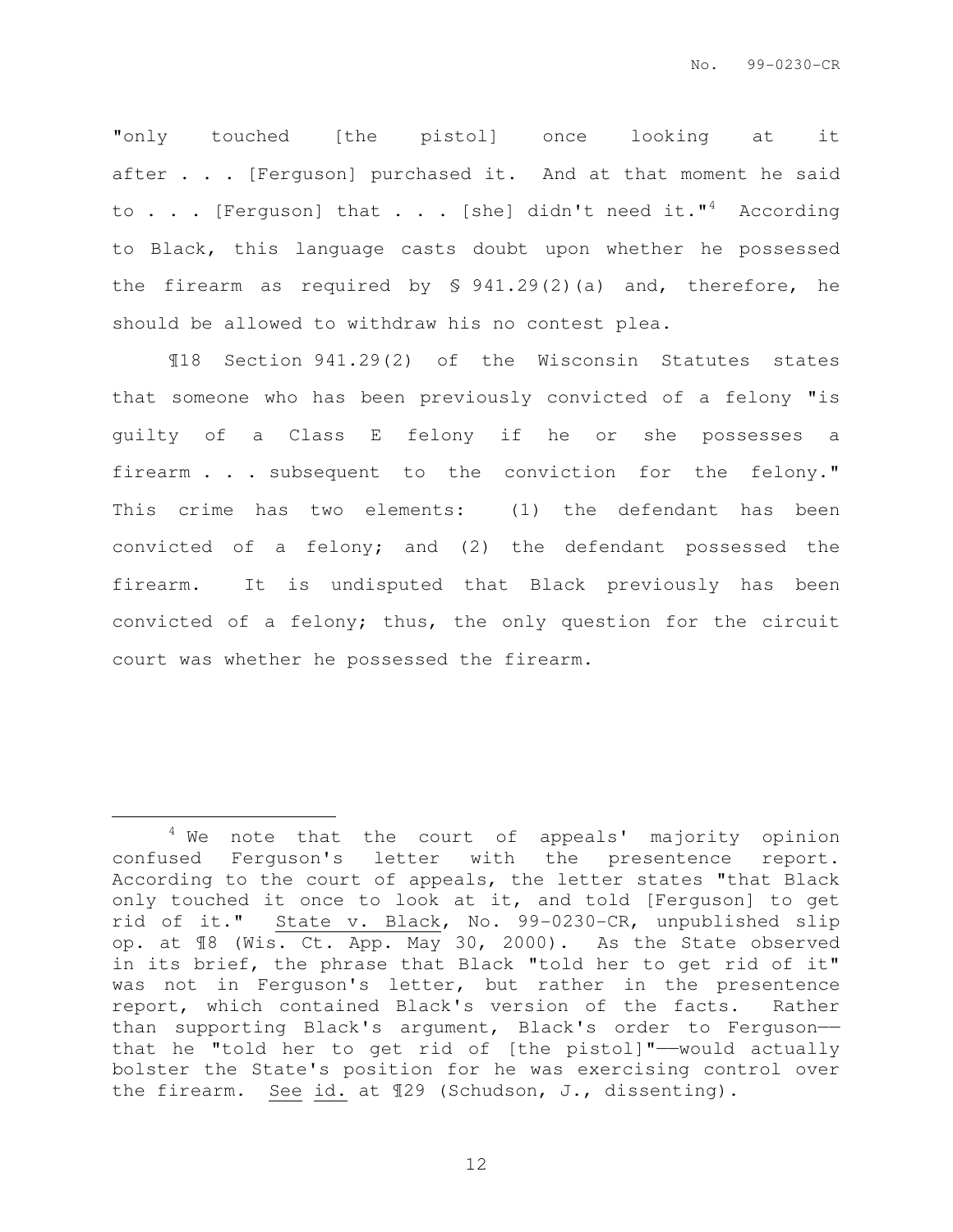$\text{I}19$  At the outset, we note the absence of any mens rea<sup>5</sup> requirement in this statute. That is, the statute makes no reference to intent and therefore creates a strict liability offense. State v. Dundon, 226 Wis. 2d 654, 664, 594 N.W.2d 780 (1999); State v. Coleman, 206 Wis. 2d 199, 207, 556 N.W.2d 701 (1996). As a result, the State is only required to show that the felon "possessed" the firearm with knowledge that it is a firearm. In this context, "possess," according to the legal definition, simply "means that the defendant knowingly had actual physical control of a firearm." Wis JI——Criminal 1343 (1997); see State v. Loukota, 180 Wis. 2d 191, 201, 508 N.W.2d 896, (Ct. App. 1993) (determining that this definition of possession was appropriately given and that Wis. Stat. § 941.29(2) does not require ownership, just mere possession). Furthermore, there are no temporal limitations in this statute. It does not specify what length of time a felon must possess the firearm in order to violate the statute. While to some it may seem unduly harsh that a felon who handles a firearm for a brief period violates this statute, such a result comports with the theory of strict liability. As we have explained:

The basic concept of strict liability is that culpability is not an element of the offense and that the state is relieved of the burdensome task of proving the offender's culpable state of mind. . . .

 $5$  Mens rea is "[t]he state of mind that the prosecution, to secure a conviction, must prove that a defendant had when committing a crime; criminal intent or recklessness." Black's Law Dictionary 999 (7th ed. 1999).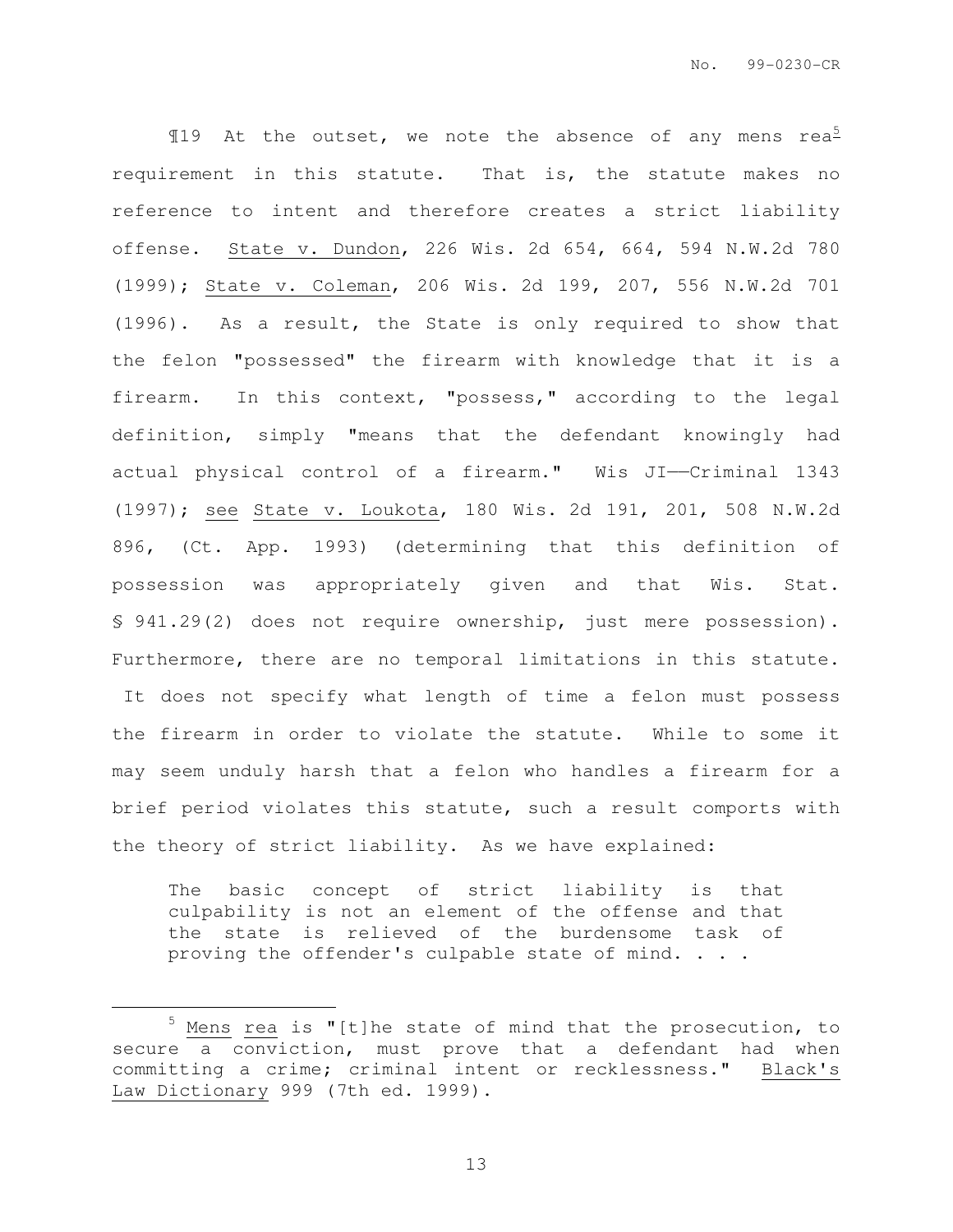. . . .

 . . . One of the objectives of the legislature in adopting the concept of strict liability in statutes designed to control conduct of many people, such as operating motor vehicles is to assure the quick and efficient prosecution of large numbers of violators.

State v. Brown, 107 Wis. 2d 44, 53-54, 318 N.W.2d 370 (1982). The statute at issue here, felon in possession of a firearm, applies to all felons and is designed by the legislature to control their conduct: it aims to prevent felons from possessing firearms. Wis. Stat. § 941.29(2). This is so "because the legislature has determined that felons are more likely to misuse firearms." Coleman, 206 Wis. 2d at 210. We have further recognized that this statute is "aimed not at punishment but at protecting public safety through firearm regulation." State v. Thiel, 188 Wis. 2d 695, 706-07, 524 N.W.2d 641 (1994). With this goal in mind, the legislature struck a balance between the possibility of a harsh result to an individual felon and the greater good of protecting the public from felons with firearms. We decline to upset this balance by rewriting the statute with an intent requirement. In the present case, the complaint stated that Black "handled the pistol," which is sufficient to show possession because such an action amounts to exercising actual physical control over the firearm, even though it may have been only for a brief period of time.

¶20 Black, however, urges us to rewrite the statute by arguing that intent is inherent in the concept of possession.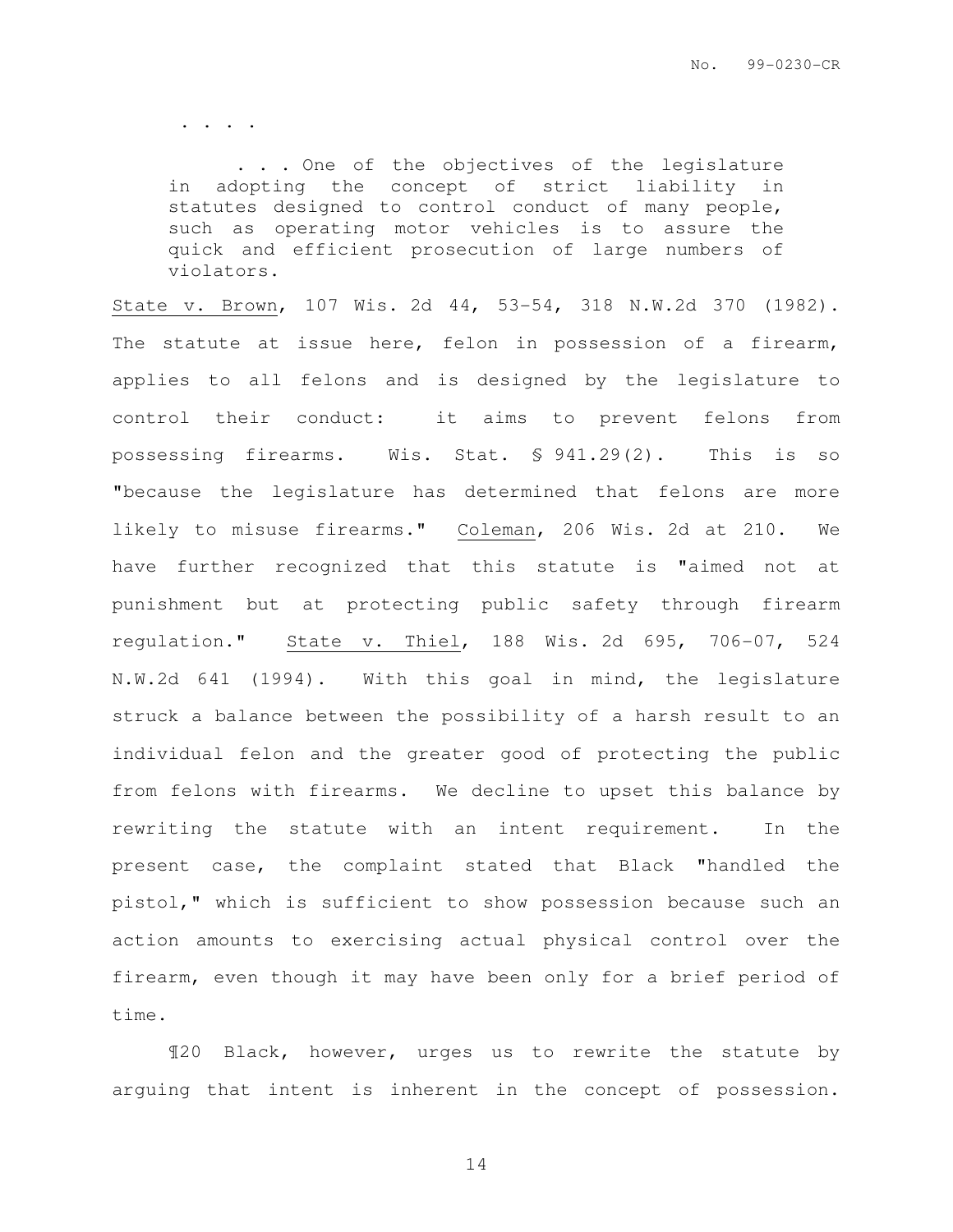In the present case, Black asserts, he only innocently touched the pistol. For support, he turns to the Wisconsin jury instructions, which state that "'[p]ossession' means that the defendant knowingly had actual physical control of the item." Wis JI——Criminal 920 (1997). From this and the accompanying footnotes, Black blurs and mixes the language to argue that in order "to possess a firearm under Wis. Stat. § 941.29(b) the possessor must have some right or dominion of control over the object or an intent to exercise this control over the weapon." We reject Black's attempt to insert an intent requirement into § 941.29(b). The word "knowingly" in the instruction does not refer to a degree of culpability; rather it refers to conscious possession. See Wis JI——Criminal 920 n.1; Doscher v. State, 194 Wis. 67, 69, 214 N.W.2d 359 (1927). With other common possession offenses, such as a narcotics possession offense, the defendant may claim that he or she was unaware that a bag of white powder that he or she handled contained cocaine rather than baking soda. See United States v. Kottmyer, 961 F.2d 569, 574 (6th Cir. 1992) (observing that defendant would not have been convicted of possession of cocaine because he would have possessed pure baking soda). Here, however, Black does not claim that what he handled was not a firearm or that he was unaware that it was a firearm. Rather, the implicit thrust of his argument—and Ferguson's letter—is that Black did not touch the pistol with malicious intent. Instead, Black may have only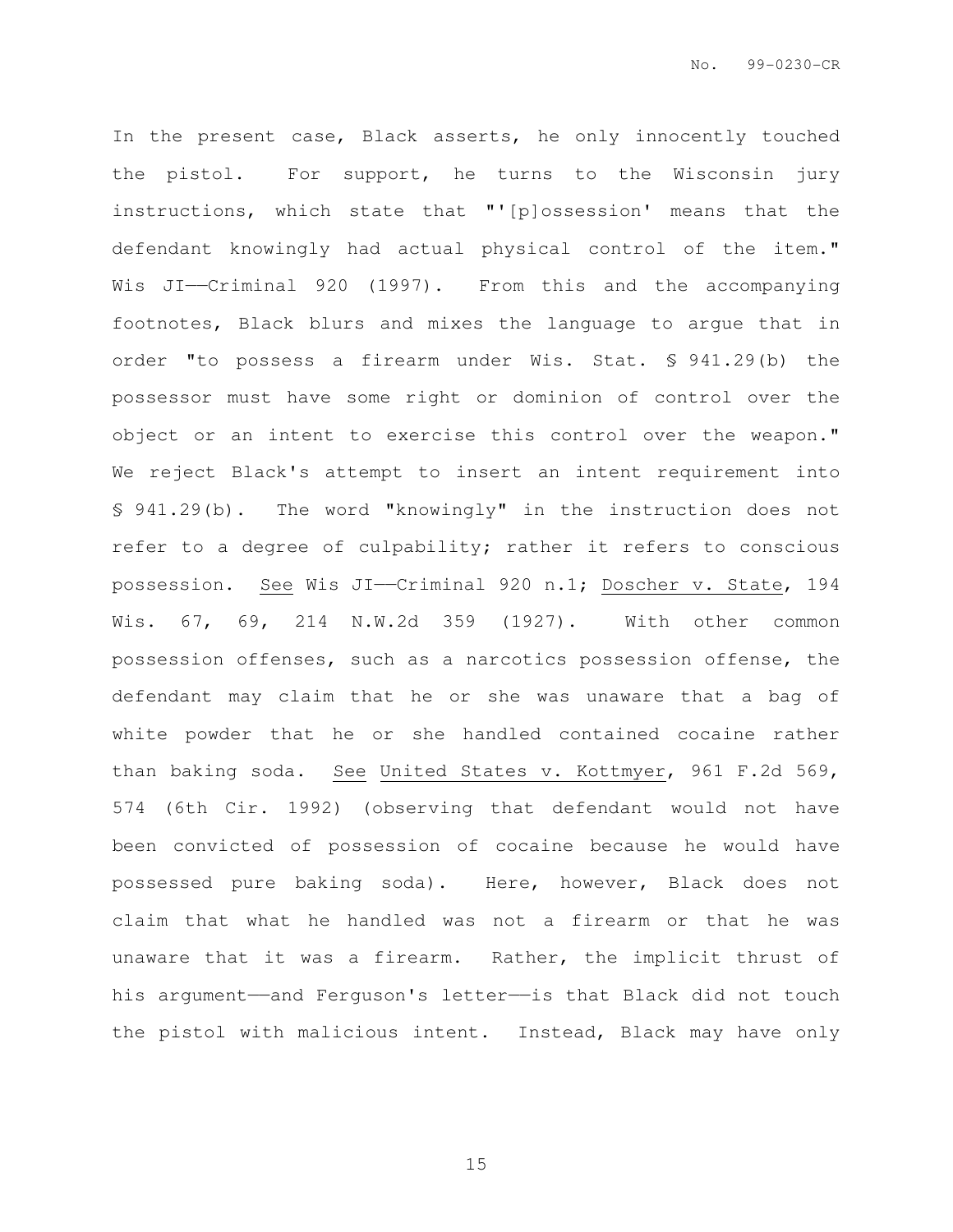handled the pistol for a brief period and then he may have informed Ferguson that she did not need it. $6$  Felon in possession of a firearm, however, precludes him from handling a firearm because of his status as a felon. Under this test, his intention in handling the firearm is irrelevant in determining whether he violated the statute.

¶21 That is not to say that in every circumstance where a felon handles a firearm he or she will have violated Wis. Stat. § 941.29(b). A felon who violates § 941.29(b) may be able to assert one of the six privileges enumerated in Wis. Stat. § 939.45 by way of a defense.<sup>7</sup> Indeed, Black attempts to raise

 $^7$  The six privileges under Wis. Stat. § 939.45 in part are:

- (1) When the actor's conduct occurs under circumstances of coercion or necessity so as to be privileged under § 939.46 or 939.47; or
- (2) When the actor's conduct is in defense of persons or property under any of the circumstances described in § 939.48 or 939.49; or
- (3) When the actor's conduct is in good faith and is an apparently authorized and reasonable fulfillment of any duties of a public office; or
- (4) When the actor's conduct is a reasonable accomplishment of a lawful arrest; or

e<br>S

 $6$  We construe the facts favorably to Black only to clarify what constitutes possession under the statute, not as a mode of analysis that courts should employ where a defendant seeks to withdraw his or her plea post-sentencing.

 $(5)$  . . .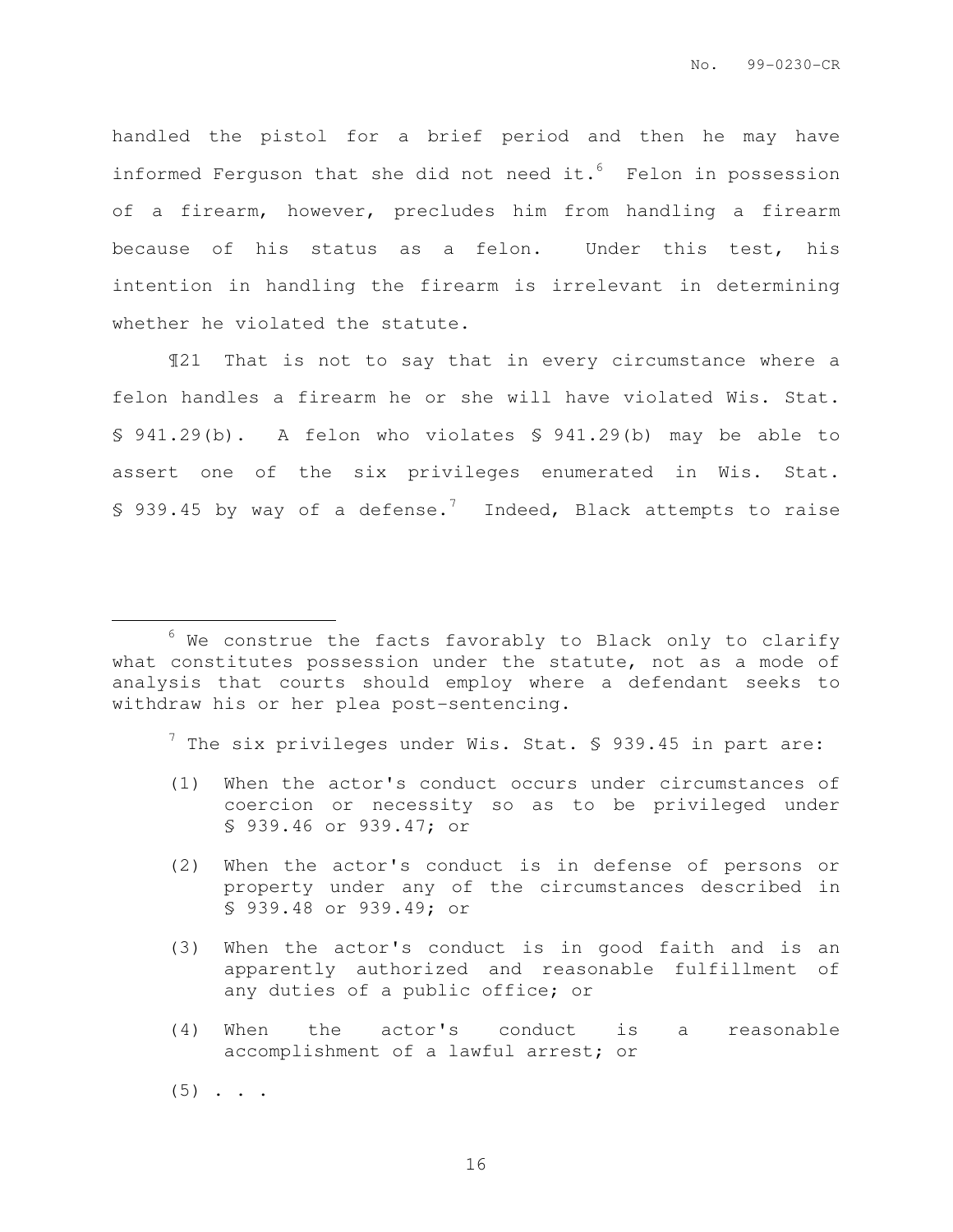§ 939.45(6), which allows a defendant who committed a criminal act to claim a defense when his or her "conduct is privileged by the statutory or common law of this state." However, there is no statute or case that Black can cite as privileging his handling of the pistol contrary to the strict liability offense

e<br>S

(b) When the actor's conduct is reasonable discipline of a child by a person responsible for the child's welfare. Reasonable discipline may involve only such force as a reasonable person believes is necessary. It is never reasonable discipline to use force which is intended to cause great bodily harm or death or creates an unreasonable risk of great bodily harm or death.

(6) When for any other reason the actor's conduct is privileged by the statutory or common law of this state.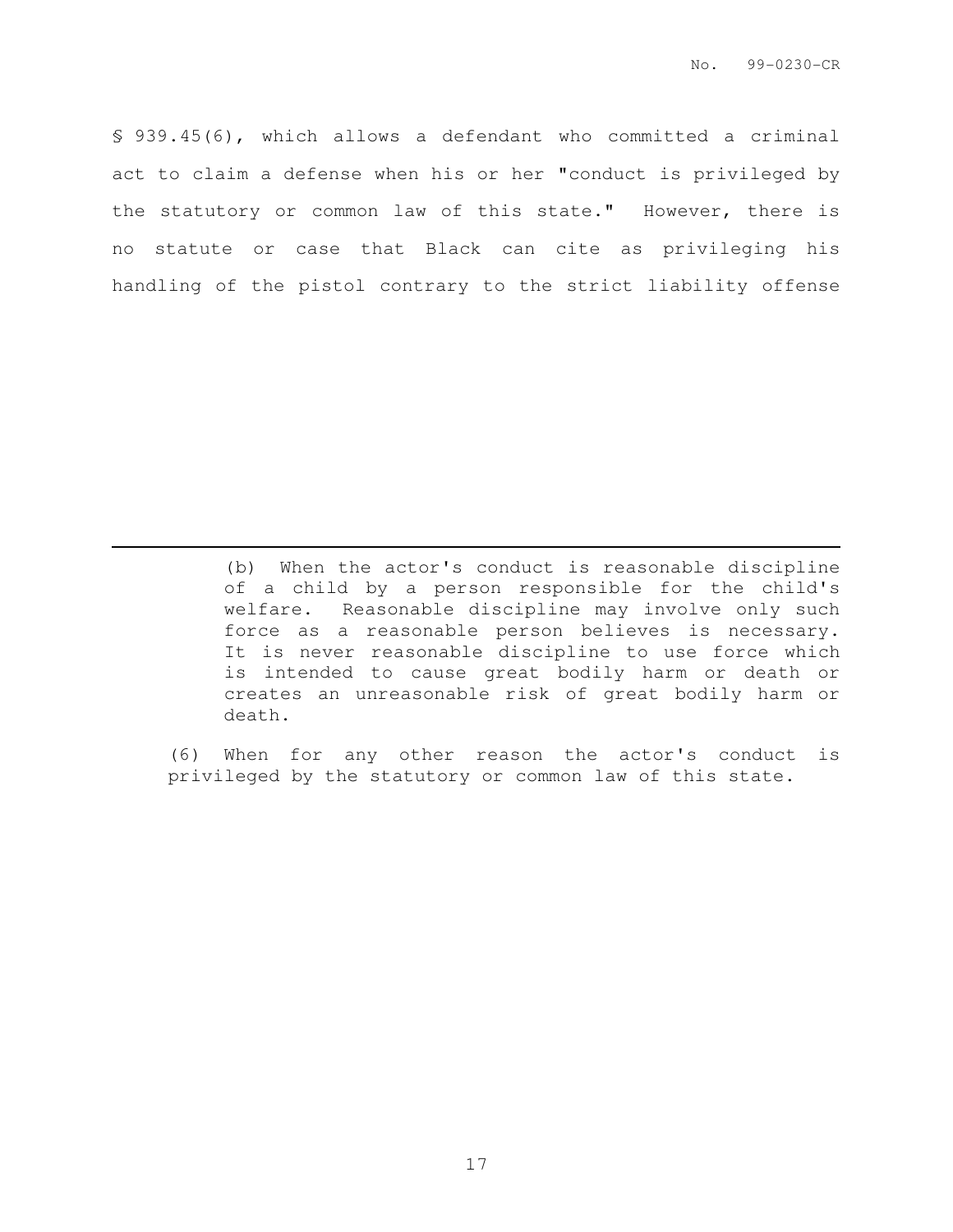created by  $\frac{6}{5}$  941.29(b).<sup>8</sup> As a result, he does not have a privilege under § 939.45(6).<sup>9</sup>

#### III

¶22 In conclusion, because the circuit court could utilize the complaint as a factual basis for Black's plea and the facts set forth therein that Black "stated that he handled the pistol" meet the elements of the offense, we hold that there was no erroneous exercise of discretion by the circuit court in denying Black's motion to withdraw his plea as to the second count. We therefore reverse the decision of the court of appeals.

e<br>S

 $9$  The dissent further asserts that "[i]t is not difficult to imagine a myriad of circumstances that would constitute a defense." Dissent at ¶28. While that certainly is true, none of the circumstances that may constitute defense are present in the complaint, to which Black pled no contest. Moreover, none of the circumstances that would constitute a defense are in the record. Therefore, although "[t]he court must make an inquiry as to whether the defendant's conduct does not amount to a defense," the facts, as admitted by the defendant, still must give rise to a defense. Dissent at ¶30. There are no such facts admitted by Black here.

 $8$  The dissent correctly notes that the court must satisfy itself that the facts that form the basis of the defendant's no contest or guilty plea constitute the offense charged or do not amount to a defense. Dissent at ¶30; see Morones v. State, 61 Wis. 2d 544, 552, 213 N.W.2d 31 (1973). Therefore, it is not the defendant's burden in establishing a privilege on the facts that form the basis of the plea at the plea hearing. But Black now seeks to withdraw his plea; accordingly, he bears the burden to establish by clear and convincing evidence that failure to allow a withdrawal of his plea would result in a manifest injustice. State v. Thomas, 2000 WI 13, ¶17, 232 Wis. 2d 714, 605 N.W.2d 836. Furthermore, there is no authority supporting the proposition that handling a firearm amounts to a defense to the crime of felon in possession of a firearm.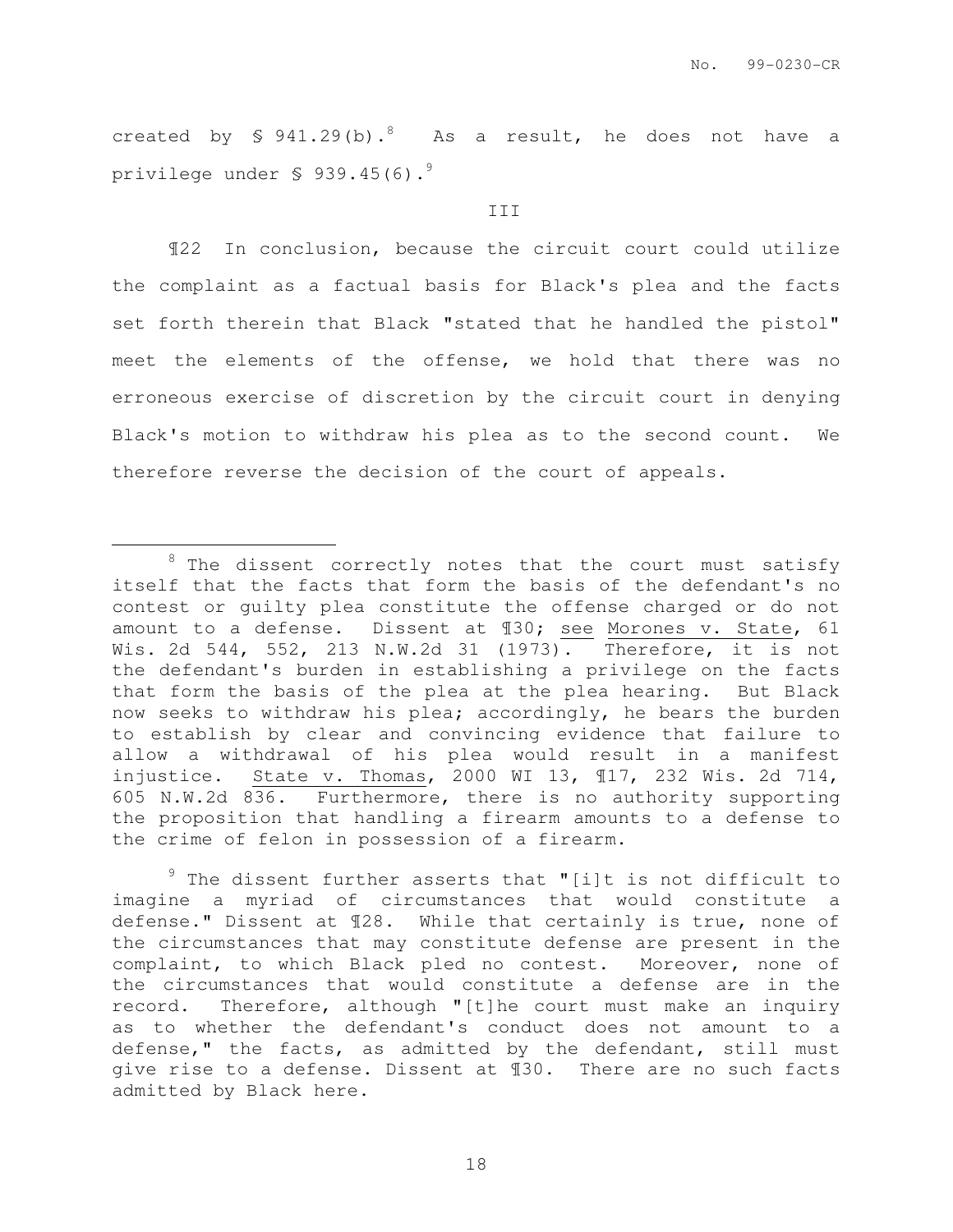By the Court.—The decision of the court of appeals is reversed.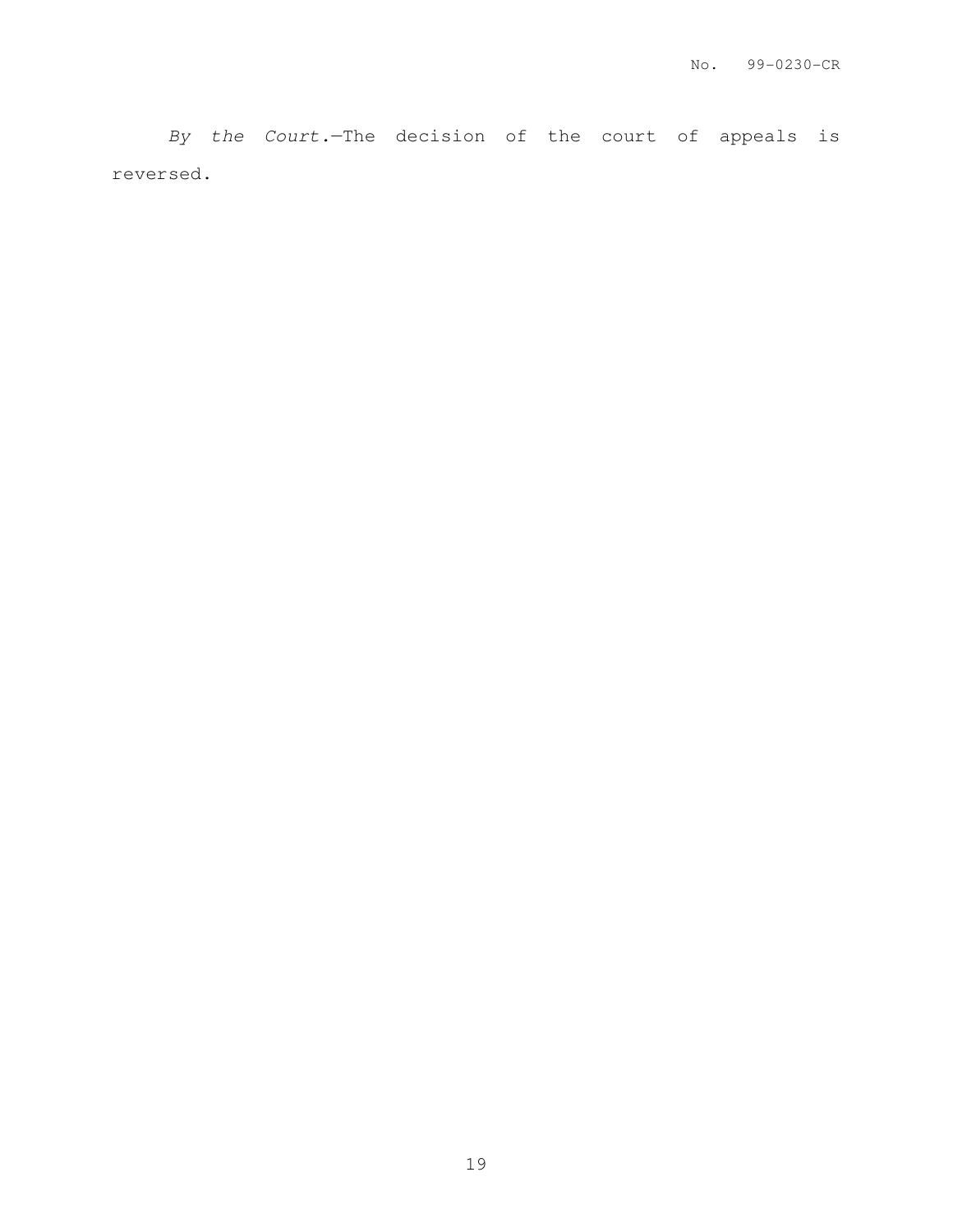¶23 ANN WALSH BRADLEY, J. (concurring). I agree with the majority that the circuit court conducted an appropriate inquiry under Wis. Stat. § 971.08(1)(b) in accepting Black's plea. I also agree that Black's statement in the complaint satisfies the elements of the crime of felon in possession of a firearm. Accordingly, I join in the majority opinion. I write separately because I feel the majority's characterization of the crime of felon in possession as a strict liability crime overshadows the fact that the crime does indeed require proof of a mental state.

¶24 Felon in possession of a firearm requires proof of possession. Possession under Wisconsin law requires that the "defendant knowingly had the item under his actual physical control." Wis JI——Criminal 920; see also Doscher v. State, 194 Wis. 67, 69, 214 N.W. 359 (1927). As the majority notes, the "knowingly" requirement means conscious possession. Majority op. at ¶20.

¶25 What the majority does not clearly explain is that knowledge is a mental state required to establish the offense. See Wis. Stat. § 939.23(2). As a crime having a requisite mental state, the crime is not a true strict liability offense. See Staples v. United States, 511 U.S. 600, 607-08 n.3 (1994) (explaining that "strict liability" is a misnomer where crime actually requires proof of knowledge). While this court has used the "strict liability offense" in describing the crime of felon in possession of a firearm in the past, these statements highlighted the lack of a specific intent or the requirement of "culpability or bad purpose" and not the lack of a mental state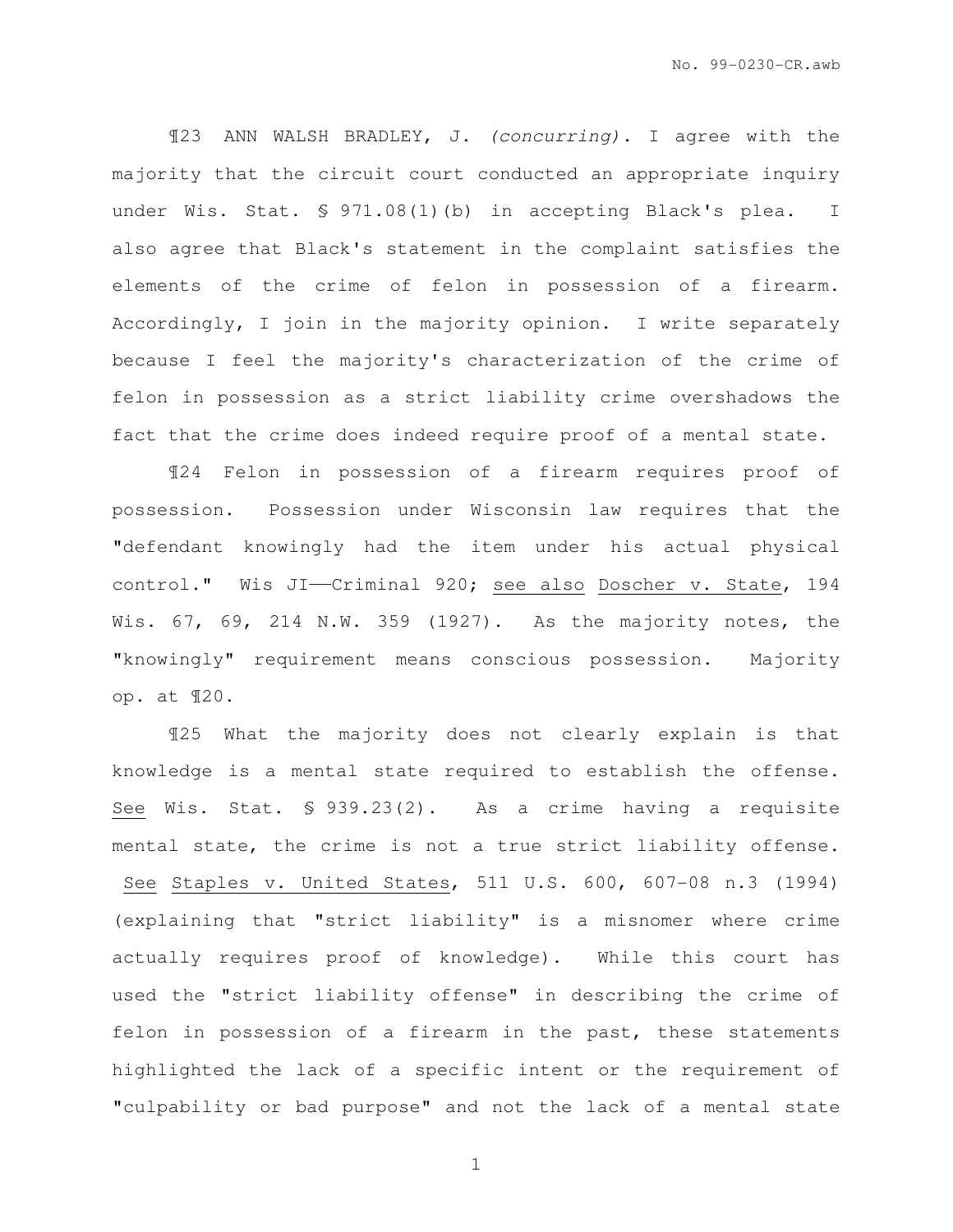in its entirety. See State v. Dundon, 226 Wis. 2d 654, 664, 594 N.W.2d 780 (1999).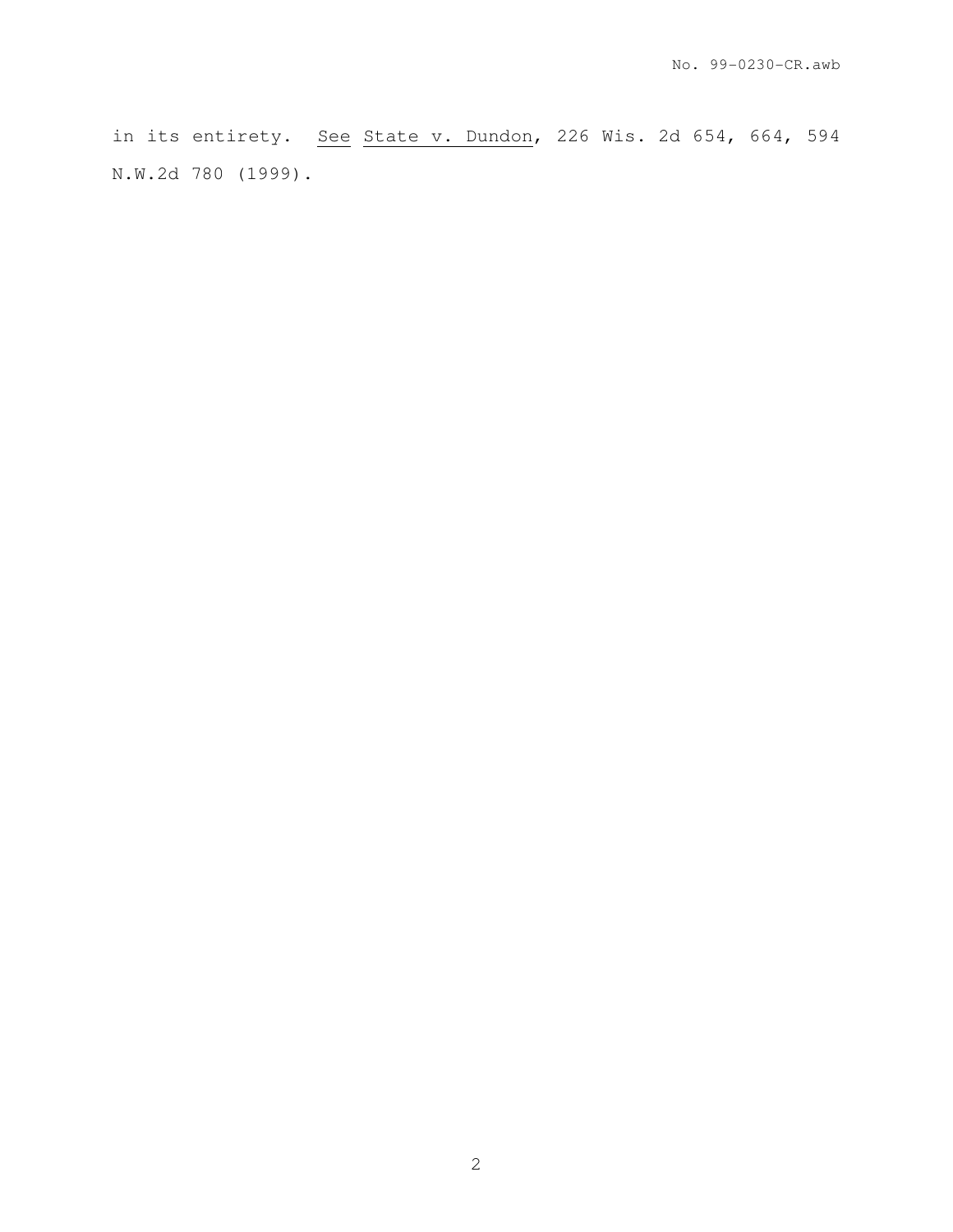¶26 WILLIAM A. BABLITCH, J. (dissenting). I respectfully dissent for two reasons. First, the majority fails to recognize, nor follow, well settled law that at a plea inquiry the court must determine whether the defendant's conduct does not amount to a defense. Second, in relying solely on one sentence in the complaint that the defendant admitted that he "handled" the gun, the circuit court failed to determine whether the facts constitute the offense of felon in possession of a firearm.

I

¶27 It is well settled law in this state that the judge, at a plea inquiry, must determine whether the facts, if proved, "constitute the offense charged and whether the defendant's conduct does not amount to a defense." Edwards v. State, 51 Wis. 2d 231, 236, 186 N.W.2d 193 (1971) (emphasis added), cited with approval in Morones v. State, 61 Wis. 2d 544, 552, 213 N.W.2d 31 (1973) ("What is required is a sufficient postplea inquiry to determine to the court's satisfaction that the facts, if proved, 'constitute the offense charged and whether the defendant's conduct does not amount to a defense.'"); see also Broadie v. State, 68 Wis. 2d 420, 423, 228 N.W.2d 687 (1975). The majority does not cite any of the above cases, much less overrule them.

¶28 As pointed out in the majority opinion, there are six privileges that, if present, constitute a defense to this charge, including coercion, necessity, and defense of persons or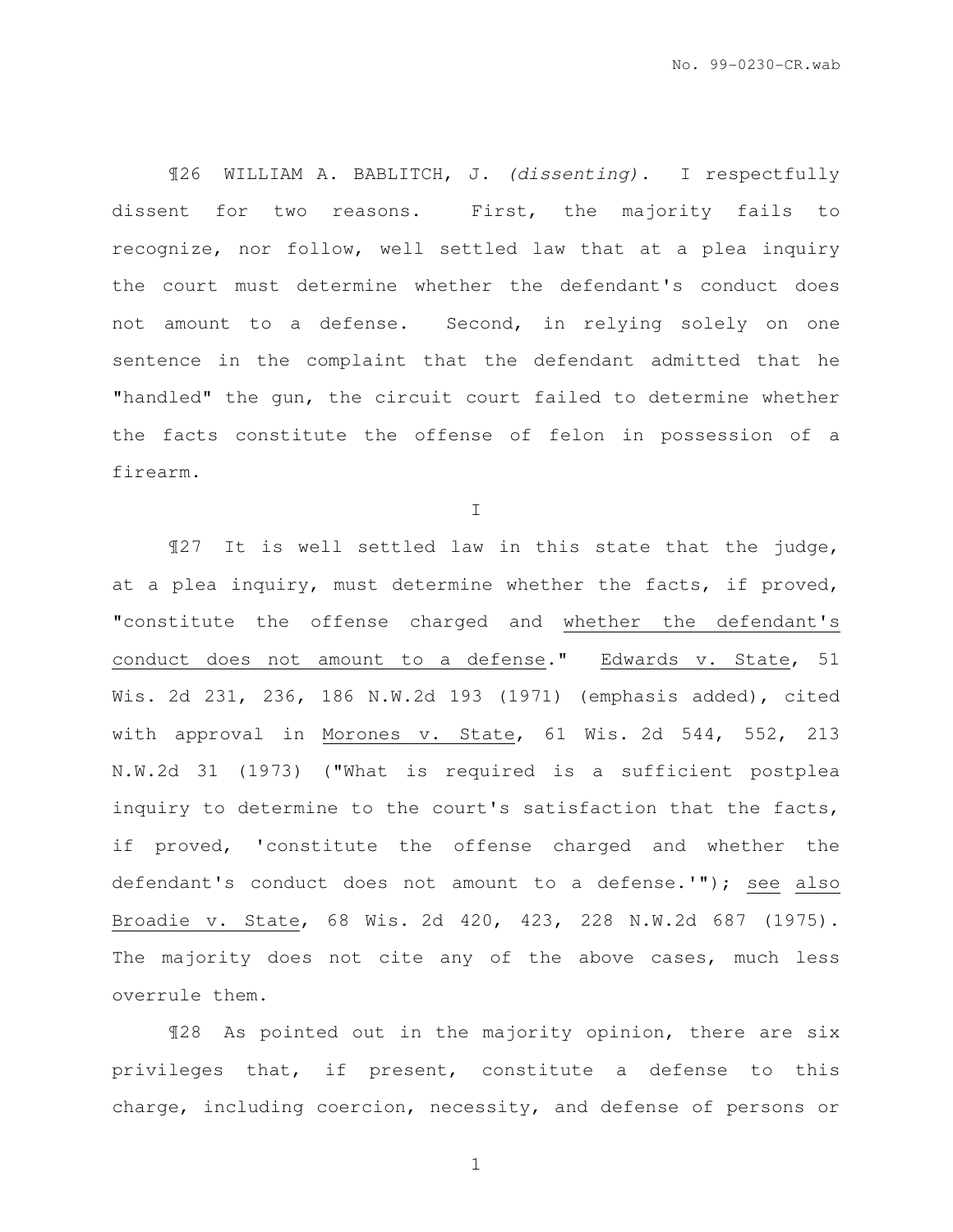property. See majority op. at ¶21 (citing Wis. Stat. § 939.45). It is not difficult to imagine a myriad of circumstances that would constitute a defense.

¶29 The circuit court made no inquiry whatsoever. The circuit court, and the majority, rely solely on the following sentence in the complaint: "Defendant further stated that he had handled the pistol on Monday in Felicia's bedroom, but he doesn't know to who [sic] the gun belonged to." A simple question - "Why did you handle it?" - would have resolved the problem of any defenses. It was not asked.

¶30 The majority opinion, in its attempt to deal with possible defenses, acknowledges that a felon may assert one of six privileges to the charge of possession. Majority op. at ¶21. However, then the majority states that there is not a statute or a case that Black can cite as privilege, concluding that "As a result, he does not have a privilege." Respectfully, this statement appears to be a non sequitur. I do not understand the point the majority is trying to make, but if the point is that the defendant bears the burden of establishing a privilege, the majority is incorrect. See Broadie, 68 Wis. 2d at 423; Morones, 61 Wis. 2d at 552; Edwards, 51 Wis. 2d at 236. The court must make an inquiry as to whether the defendant's conduct does not amount to a defense.

### II

¶31 The gist of the majority opinion is that "handling" amounts to "possession" of a firearm. I disagree.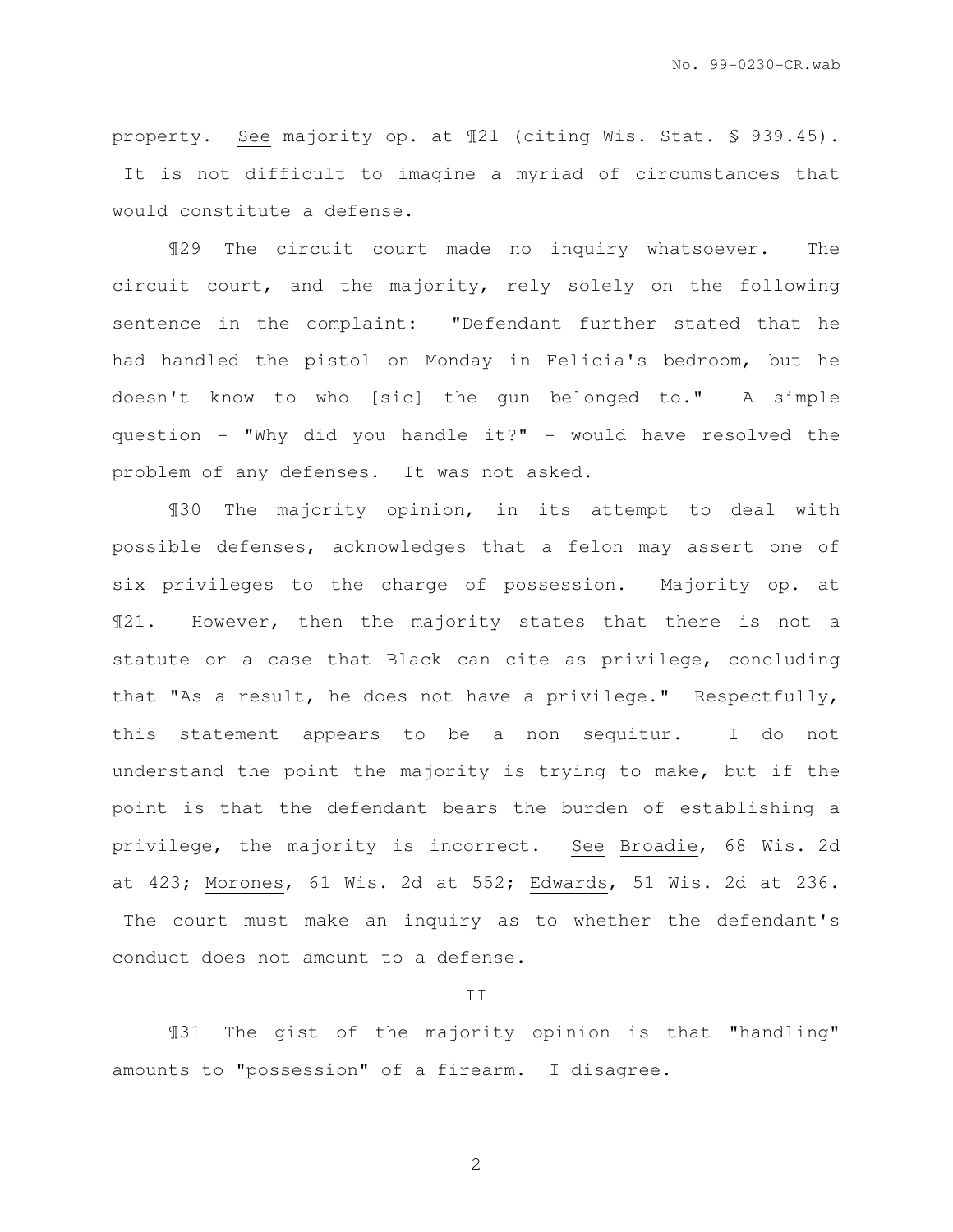¶32 In State v. Bodoh, 226 Wis. 2d 718, 736, 595 N.W.2d 330 (1999), we unanimously upheld a conviction for the negligent handling of a dangerous weapon under Wis. Stat. \$ 940.24. In defining "handling," we noted that this word may encompass different meanings, including "'to operate with the hands; manipulate'" or "'[t]o deal with or have responsibility for; conduct.'" Id. at 731 (citation omitted). In comparison, we have held that "possession" requires "some right of dominion or control over the thing possessed." Schwartz v. State, 192 Wis. 414, 417, 212 N.W. 664 (1927). Thus, it was error for the court to rely on the mere allegation of "handling" in the complaint in establishing a factual basis because, by itself, this word may encompass conduct that does not rise to the level of dominion or control over the thing possessed.

¶33 Further, possession requires that the defendant knowingly have actual physical control of the item. Wis JI-Criminal 1343 (2000). Standing alone, the word "handling" does not provide any indication as to whether Black "knowingly" possessed the firearm. Such possession connotes a defendant's "conscious" possession. See Doscher v. State, 194 Wis. 67, 69, 214 N.W. 359 (1927). In other words, as to the nature of one's conduct, "knowingly" requires that, a person is aware that his or her conduct is of that nature. 1 Wayne R. LaFave & Austin W. Scott, Jr., Substantive Criminal Law § 3.5(b) (1986). Again, there is nothing inherent in the word "handling" to show that Black was aware that his conduct constituted actual possession of the firearm. The facts could have displayed a momentary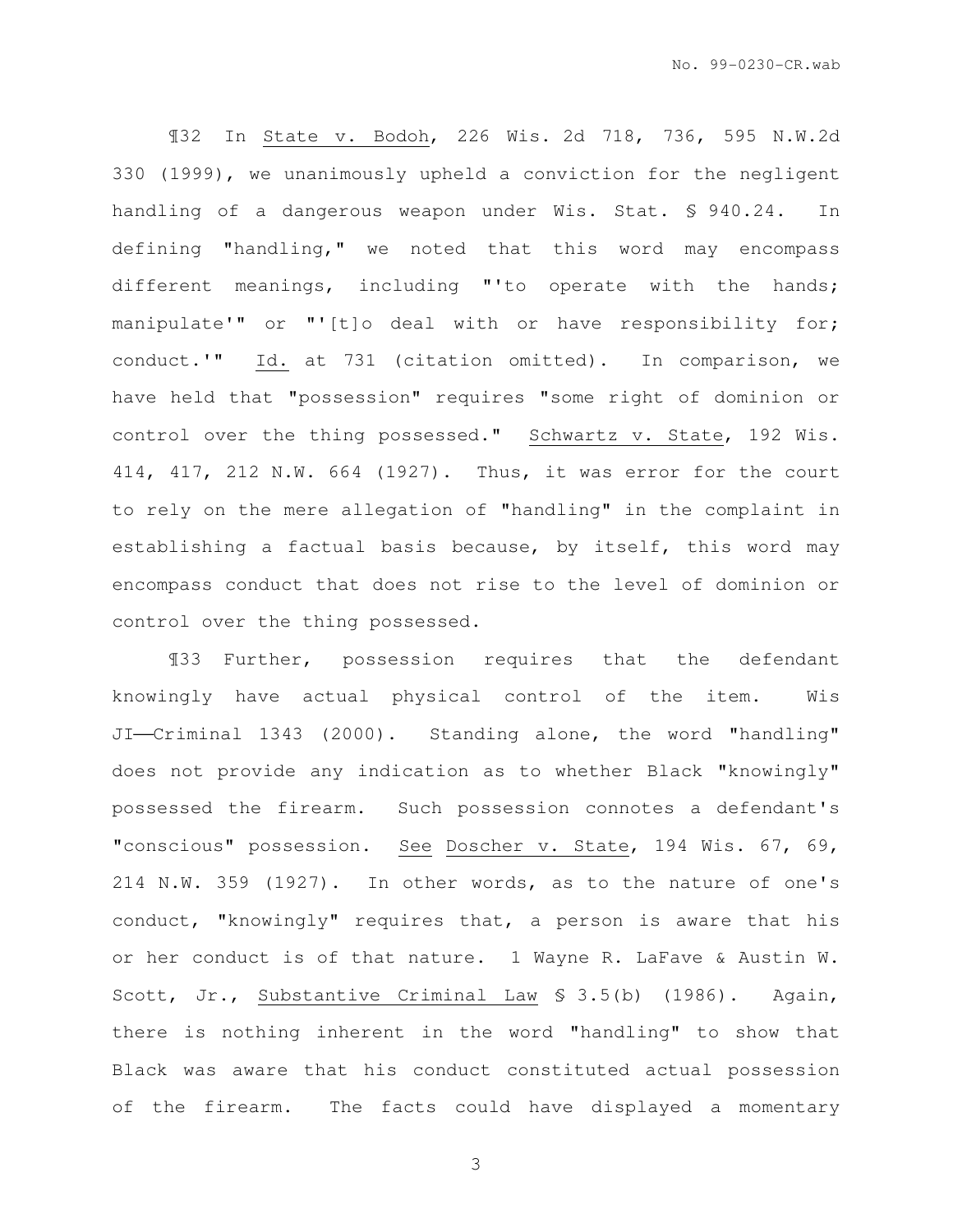"handling," which may have been too slight or negligible to show conscious possession.

¶34 An inquiry into the facts could have also possibly revealed Black's lack of knowledge as to the thing possessed. For example, the firearm could have been contained in a package, and Black's "handling" could have constituted his unsolicited and temporary receipt of the package from Ferguson without his knowledge of the contents. Such facts would not amount to conscious possession. Cf. Kabat v. State, 76 Wis. 2d 224, 229, 251 N.W.2d 38 (1977) (burnt traces of marijuana in a pipe were not sufficient to impute knowledge that the substance contained ingredients of marijuana to sustain a conviction of possession of a controlled substance).

¶35 The allegations in the complaint also do not present circumstances that are sufficient to support an inference that Black exercised control over or intended to possess the firearm, i.e., to show constructive possession. See State v. Allbaugh, 148 Wis. 2d 807, 812, 436 N.W.2d 898 (Ct. App. 1989) (quoting Wis JI-Criminal 920, Comment (1987)). Mere proximity of Black to the firearm is insufficient to support a finding of possession of the firearm. Id. In this case, despite any proximity that Black had to the firearm, the allegations in the complaint do not provide any indication of Black's control over or intent to posses the firearm. In fact, the complaint states that Black claimed no ownership of the firearm. For these reasons, constructive possession was not shown.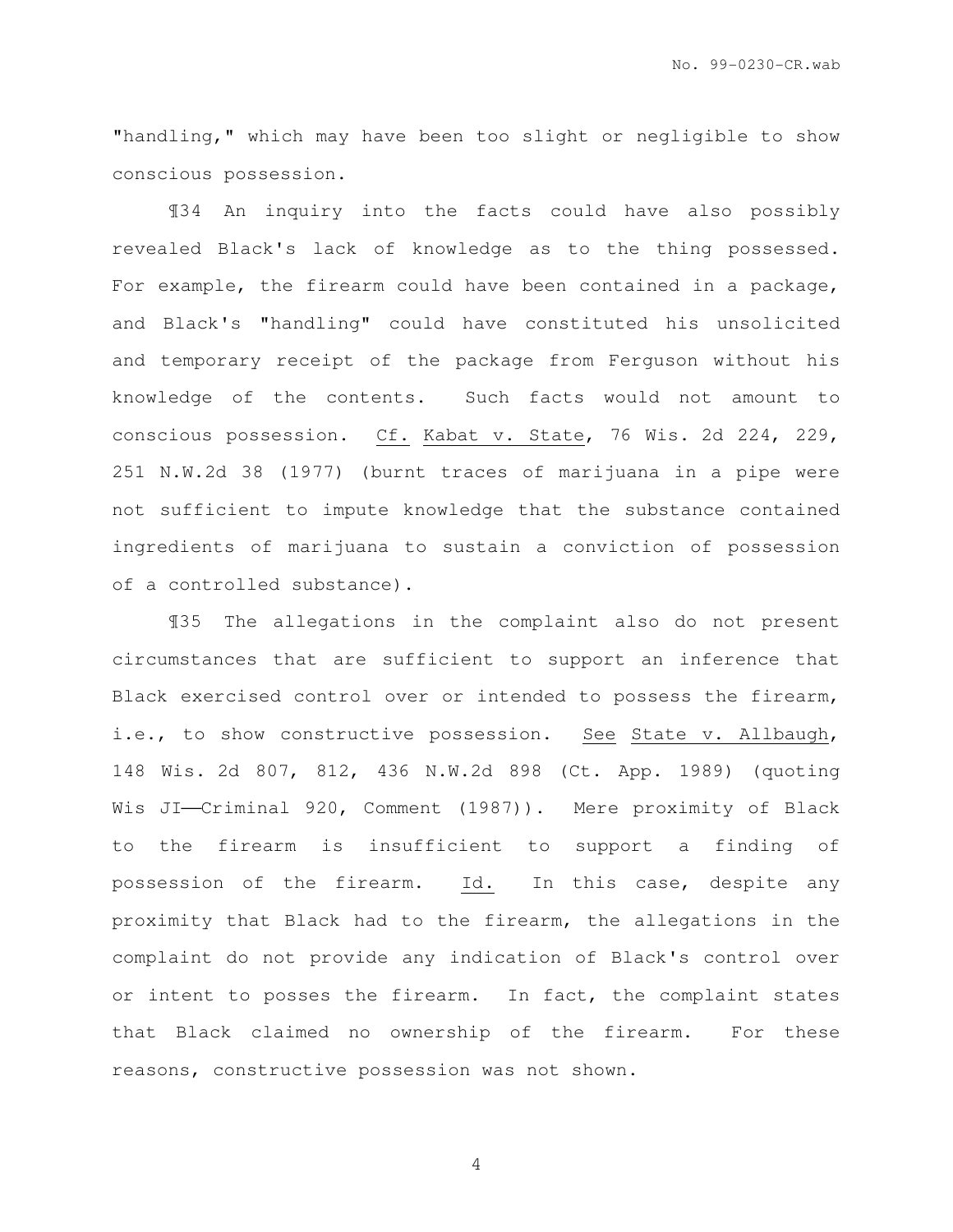¶36 I recognize that the circuit court's insufficient inquiry was in all likelihood the result of an overloaded calendar and an effort by a hard-working judge to complete the calendar. However, oversights can occur. This record cannot support the crime charged.

¶37 Collectively, these factors show a serious flaw in the fundamental integrity of the plea because the court failed to determine whether the defendant committed the crime charged. See State v. Thomas, 2000 WI 13, ¶16, 232 Wis. 2d 714, 605 N.W.2d 836. A manifest injustice resulted for the defendant. Withdrawal of Black's plea is necessary to correct the manifest injustice. See State v. Johnson, 207 Wis. 2d 239, 244, 558 N.W.2d 375 (1997). As a result, the court of appeals' decision should be affirmed, and this case remanded with directions to the circuit court to withdraw Black's no contest plea.

¶38 Finally, I disagree with the majority opinion's assertion that a circuit court has less of a responsibility to establish a factual basis if the defendant pleads no contest. The majority does not cite any authority for this proposition, and this assertion is in direct contravention of the clear language of Wis. Stat. § 971.08(1). This statute specifically states that "[b]efore the court accepts a plea of guilty or no contest, it shall . . . [m]ake such inquiry as satisfies it that the defendant in fact committed the crime charged." Wis. Stat. § 971.08(1)(b) (emphasis added). The fact that Black entered a no contest plea rather than a plea of guilty has no bearing on the court's responsibilities under § 971.08(1). See State v.